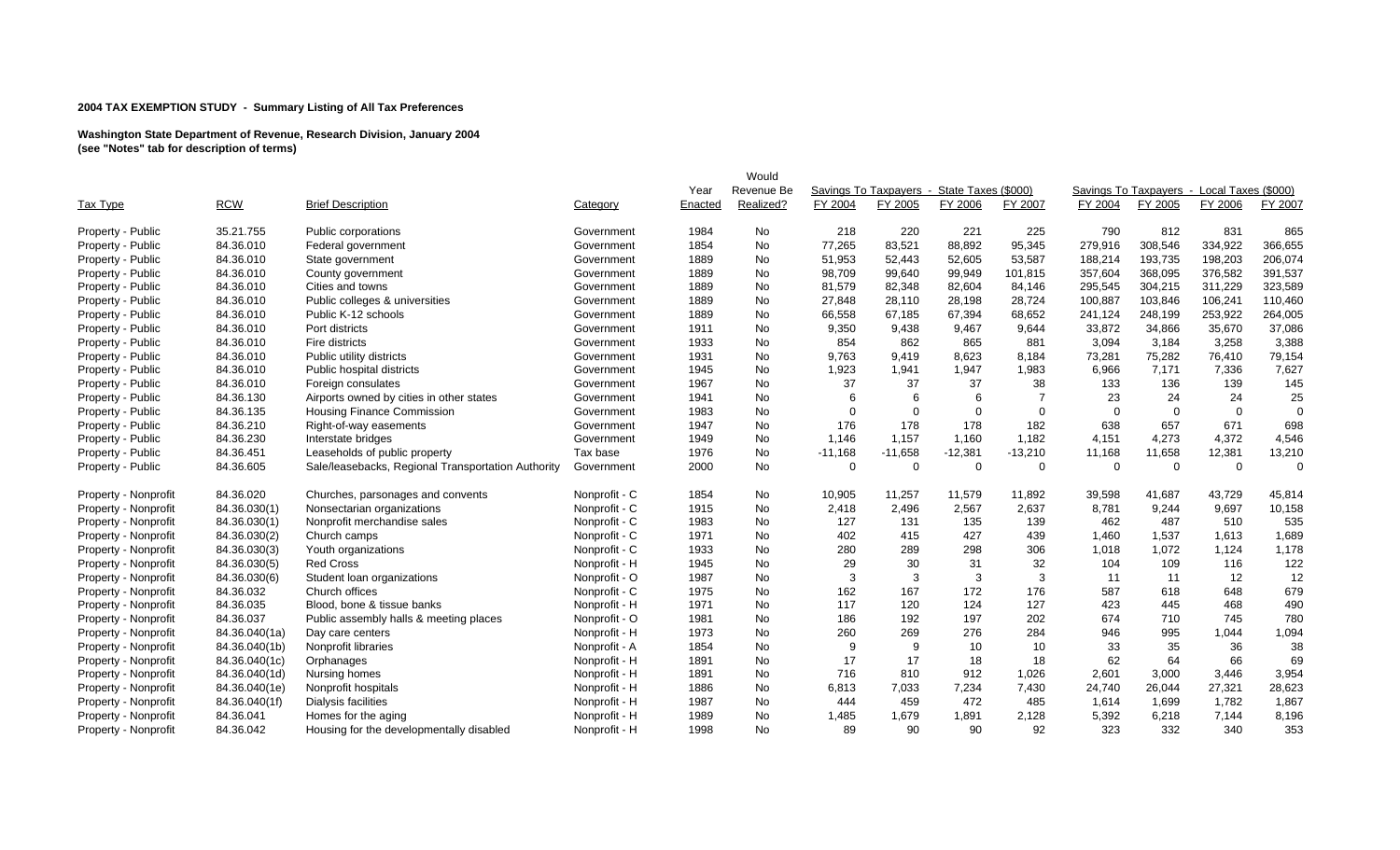|                      |               |                                                   |                           |         | Would          |                |                                            |          |                |                |                                            |                |          |
|----------------------|---------------|---------------------------------------------------|---------------------------|---------|----------------|----------------|--------------------------------------------|----------|----------------|----------------|--------------------------------------------|----------------|----------|
|                      |               |                                                   |                           | Year    | Revenue Be     |                | Savings To Taxpayers - State Taxes (\$000) |          |                |                | Savings To Taxpayers - Local Taxes (\$000) |                |          |
| <b>Tax Type</b>      | <b>RCW</b>    | <b>Brief Description</b>                          | Category                  | Enacted | Realized?      | FY 2004        | FY 2005                                    | FY 2006  | FY 2007        | FY 2004        | FY 2005                                    | FY 2006        | FY 2007  |
| Property - Nonprofit | 84.36.043     | Emergency or transitional housing                 | Nonprofit - H             | 1983    | <b>No</b>      | 341            | 352                                        | 362      | 372            | 1,239          | 1,304                                      | 1,368          | 1,433    |
| Property - Nonprofit | 84.36.045     | Medical research & training facilities            | Nonprofit - H             | 1975    | <b>No</b>      | 610            | 630                                        | 648      | 665            | 2,214          | 2,331                                      | 2,445          | 2,563    |
| Property - Nonprofit | 84.36.046     | Cancer treatment clinics                          | Nonprofit - H             | 1997    | No             | 167            | 172                                        | 177      | 182            | 605            | 637                                        | 667            | 700      |
| Property - Nonprofit | 84.36.047     | Nonprofit radio & TV transmission facilities      | Nonprofit - O             | 1977    | No             | $\Omega$       | $\Omega$                                   | $\Omega$ | 0              | $\Omega$       | $\Omega$                                   | $\overline{0}$ | $\Omega$ |
| Property - Nonprofit | 84.36.050(1)  | Private colleges                                  | Nonprofit - O             | 1925    | <b>No</b>      | 4,249          | 4,415                                      | 4,577    | 4,742          | 15,428         | 16,351                                     | 17,285         | 18,269   |
| Property - Nonprofit | 84.36.050(1)  | Private K-12 schools                              | Nonprofit - O             | 1925    | <b>No</b>      | 4,479          | 4,795                                      | 5,115    | 5,449          | 16,264         | 17,758                                     | 19,319         | 20,992   |
| Property - Nonprofit | 84.36.050(2)  | <b>Educational foundations</b>                    | Nonprofit - O             | 2001    | <b>No</b>      | 18             | 19                                         | 19       | 20             | 67             | 70                                         | 74             | 77       |
| Property - Nonprofit | 84.36.060(1a) | Collections and museums                           | Nonprofit - A             | 1915    | No             | 546            | 566                                        | 584      | 602            | 1,983          | 2,095                                      | 2,206          | 2,320    |
| Property - Nonprofit | 84.36.060(1b) | Performing arts                                   | Nonprofit - A             | 1981    | No             | 402            | 422                                        | 443      | 463            | 1,458          | 1,565                                      | 1,672          | 1,785    |
| Property - Nonprofit | 84.36.250     | Water cooperatives                                | Nonprofit - O             | 1965    | <b>No</b>      | 130            | 134                                        | 138      | 142            | 471            | 496                                        | 521            | 545      |
| Property - Nonprofit | 84.36.260     | Open space & park land                            | Nonprofit - O             | 1967    | <b>No</b>      | 121            | 142                                        | 167      | 196            | 438            | 526                                        | 631            | 756      |
| Property - Nonprofit | 84.36.350     | Sheltered workshops                               | Nonprofit - H             | 1970    | <b>No</b>      | 343            | 354                                        | 364      | 374            | 1,246          | 1,311                                      | 1,376          | 1,441    |
| Property - Nonprofit | 84.36.480     | Fair associations                                 | Nonprofit - O             | 1975    | <b>No</b>      | 11             | 12                                         | 12       | 12             | 41             | 43                                         | 45             | 48       |
| Property - Nonprofit | 84.36.500     | <b>Conservation futures</b>                       | Nonprofit - O             | 1984    | <b>No</b>      | $\overline{0}$ | $\Omega$                                   | $\Omega$ | $\mathbf 0$    | $\overline{0}$ | $\Omega$                                   | $\mathbf 0$    | $\Omega$ |
| Property - Nonprofit | 84.36.550     | Nonprofit fund-raising                            | Nonprofit - O             | 1993    | No             | 28             | 29                                         | 29       | 30             | 101            | 106                                        | 112            | 117      |
| Property - Nonprofit | 84.36.560     | Low-income rental housing                         | Nonprofit - H             | 1999    | <b>No</b>      | 884            | 892                                        | 895      | 912            | 3,203          | 3,297                                      | 3,372          | 3,507    |
| Property - Nonprofit | 84.36.570     | Demonstration farms                               | Nonprofit - O             | 1999    | <b>No</b>      |                |                                            |          |                | 2              | $\overline{2}$                             | $\overline{2}$ |          |
| Property - Nonprofit | 84.36.650     | Fund-raising for support of individual artists    | Nonprofit - A             | 2003    | <b>No</b>      | $\overline{2}$ | $\overline{2}$                             | 2        | 2              | 6              | $\overline{7}$                             | 8              | 8        |
| Property - Private   | 15.76.165     | Leased agricultural fair lands                    | Agriculture               | 1973    | No             | 0              | 0                                          | $\Omega$ | 0              | 0              | $\mathbf 0$                                | $\mathbf 0$    | $\Omega$ |
| Property - Private   | 84.14.020     | Targeted public housing                           | Other business            | 1995    | No             | 293            | 296                                        | 297      | 303            | 1,063          | 1,094                                      | 1,119          | 1,164    |
| Property - Private   | 84.26.070     | Historic property                                 | Individual                | 1985    | No             | 1,347          | 1,360                                      | 1,364    | 1,389          | 4,879          | 5,023                                      | 5,139          | 5,343    |
| Property - Private   | 84.33.210     | Forest land, special assessments                  | Other                     | 1992    | Yes            | 271            | 273                                        | 274      | 279            | 980            | 1,009                                      | 1,032          | 1,073    |
| Property - Private   | 84.36.010     | 2nd Narrows bridge                                | <b>Business Incentive</b> | 1998    | <b>No</b>      | 0              | $\Omega$                                   | 0        | $\overline{0}$ | $\mathbf 0$    | $\mathbf 0$                                | $\mathbf 0$    | $\Omega$ |
| Property - Private   | 84.36.015     | Parcels valued at less than \$500                 | Other                     | 1997    | No             | 67             | 68                                         | 68       | 69             | 243            | 251                                        | 257            | 267      |
| Property - Private   | 84.36.020     | Cemeteries                                        | Other                     | 1854    | No             | 1,084          | 1,118                                      | 1,150    | 1,182          | 3,934          | 4,142                                      | 4,345          | 4,552    |
| Property - Private   | 84.36.030(4)  | Veterans organizations                            | Other                     | 1929    | <b>No</b>      | 106            | 110                                        | 113      | 116            | 385            | 406                                        | 425            | 446      |
| Property - Private   | 84.36.060(1c) | Fire companies                                    | Other                     | 1890    | <b>No</b>      | $\Omega$       | $\Omega$                                   | $\Omega$ | $\mathbf 0$    | $\Omega$       | $\Omega$                                   | $\Omega$       | $\Omega$ |
| Property - Private   | 84.36.060(1d) | Humane societies                                  | Other                     | 1915    | No             | 28             | 29                                         | 30       | 31             | 102            | 107                                        | 112            | 118      |
| Property - Private   | 84.36.255     | Habitat & water quality improvements              | Other                     | 1997    | No             | 24             | 24                                         | 24       | 25             | 86             | 89                                         | 91             | 94       |
| Property - Private   | 84.36.381     | Senior citizens & disabled persons exemption      | Individual                | 1967    | No             | 13,060         | 12,799                                     | 12,543   | 12,292         | 66,428         | 65,099                                     | 63,797         | 62,521   |
| Property - Private   | 84.36.400     | Home improvements                                 | Individual                | 1972    | No             | 235            | 237                                        | 238      | 243            | 852            | 876                                        | 897            | 933      |
| Property - Private   | 84.36.487     | Air pollution control facilities                  | Other business            | 1997    | <b>No</b>      | 510            | 515                                        | 516      | 526            | 1.847          | 1,901                                      | 1.945          | 2,022    |
| Property - Private   | 84.36.635     | Alcohol/biodiesel fuel production facilities      | <b>Business incentive</b> | 2003    | <b>No</b>      | $\Omega$       | $\mathbf 0$                                | $\Omega$ | $\mathbf 0$    | $\Omega$       | $\Omega$                                   | $\mathbf 0$    | $\Omega$ |
| Property - Private   | 84.36.640     | Wood biomass fuel production facilities           | <b>Business incentive</b> | 2003    | No             | $\Omega$       | $\mathbf 0$                                | $\Omega$ | $\Omega$       | $\Omega$       | $\Omega$                                   | $\mathbf 0$    | $\Omega$ |
| Property - Private   | 84.36.655     | Facilities for producing super-efficient aircraft | <b>Business incentive</b> | 2003    | <b>No</b>      | $\Omega$       | 546                                        | 2,045    | 1,887          | $\Omega$       | 2,016                                      | 7,705          | 7,256    |
| Property - Private   | 84.56.025     | Waiver of delinquency penalties                   | Individual                | 1984    | N <sub>o</sub> | $\Omega$       | $\Omega$                                   | $\Omega$ | $\Omega$       | $\Omega$       | $\Omega$                                   | $\Omega$       | $\Omega$ |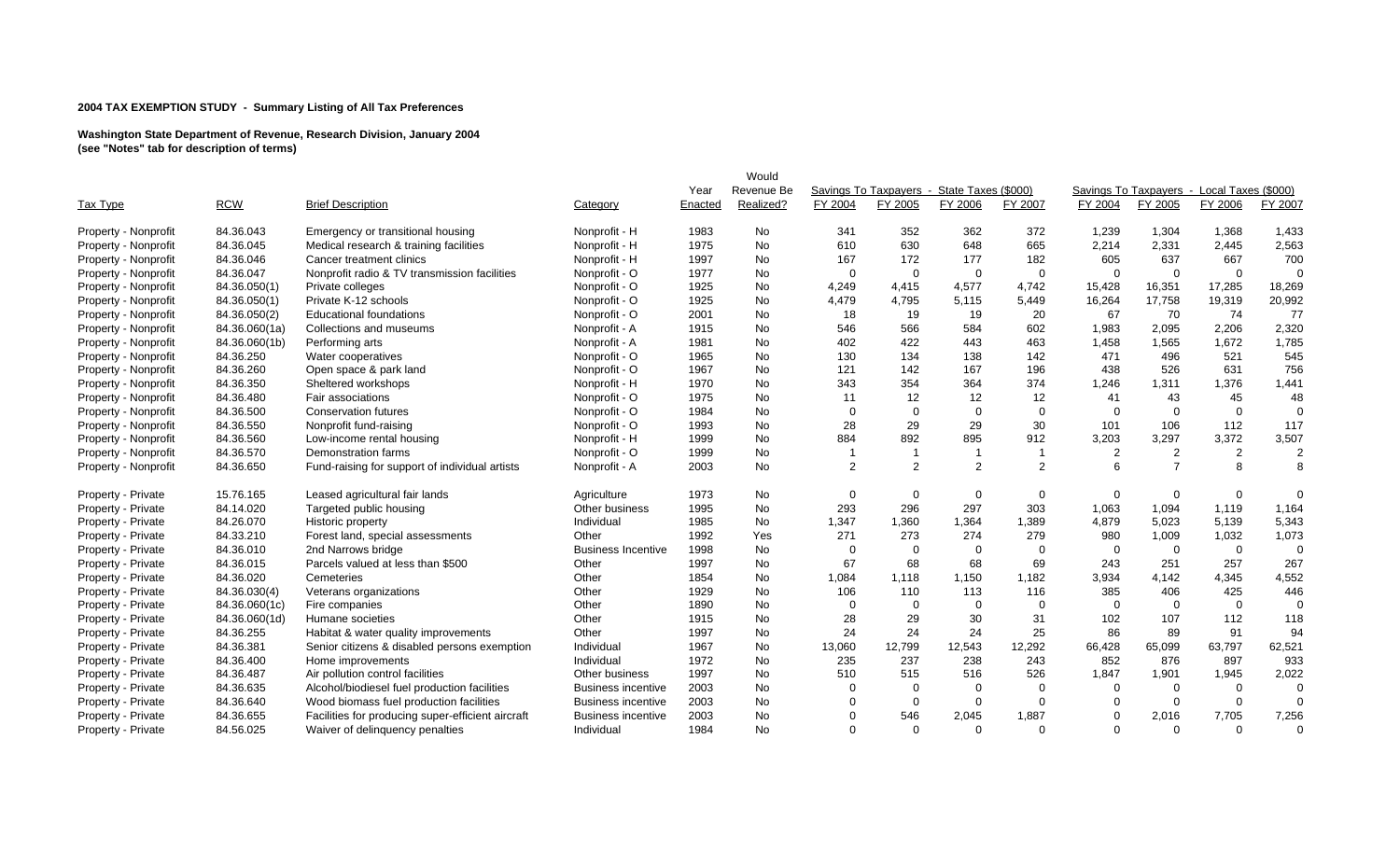|                            |               |                                                          |                           |         | Would      |             |                                            |             |             |           |                                            |                |           |
|----------------------------|---------------|----------------------------------------------------------|---------------------------|---------|------------|-------------|--------------------------------------------|-------------|-------------|-----------|--------------------------------------------|----------------|-----------|
|                            |               |                                                          |                           | Year    | Revenue Be |             | Savings To Taxpayers - State Taxes (\$000) |             |             |           | Savings To Taxpavers - Local Taxes (\$000) |                |           |
| Tax Type                   | <b>RCW</b>    | <b>Brief Description</b>                                 | Category                  | Enacted | Realized?  | FY 2004     | FY 2005                                    | FY 2006     | FY 2007     | FY 2004   | FY 2005                                    | FY 2006        | FY 2007   |
| Property - Private         | 84.56.450     | Waiver of Y2K-related penalties                          | Other                     | 1999    | No         | 0           | $\Omega$                                   | $\Omega$    | 0           | $\Omega$  | $\Omega$                                   | $\Omega$       | $\Omega$  |
| Property - Personal Prop.  | 84.36.070     | Intangibles                                              | Intangibles               | 1931    | Unlikely   | 2,212,438   | 2,260,931                                  | 2,282,069   | 2,303,011   | 7,958,247 | 8,294,085                                  | 8,537,236      | 8,787,997 |
| Property - Personal Prop.  | 84.36.079     | Ships under construction                                 | <b>Business incentive</b> | 1959    | No         | $\Omega$    | $\Omega$                                   | $\Omega$    | 0           | $\Omega$  | $\Omega$                                   | $\Omega$       | $\Omega$  |
| Property - Personal Prop.  | 84.36.080(1)  | <b>Commercial vessels</b>                                | <b>Business incentive</b> | 1931    | No         | 1,307       | 1,258                                      | 1,202       | 1,167       | 8,779     | 8,612                                      | 8,397          | 8,320     |
| Property - Personal Prop.  | 84.36.080(2)  | <b>Historic vessels</b>                                  | Individuals               | 1986    | <b>No</b>  | 8           | 8                                          | 8           | 8           | 28        | 28                                         | 29             | 30        |
| Property - Personal Prop.  | 84.36.090     | Other ships and vessels                                  | Individuals               | 1931    | No         | $-6,256$    | $-6,630$                                   | $-7,181$    | $-7,595$    | 21,544    | 21,709                                     | 21,472         | 21,693    |
| Property - Personal Prop.  | 84.36.105     | Cargo containers                                         | <b>Business incentive</b> | 1975    | No         | 310         | 313                                        | 314         | 320         | 1,124     | 1,157                                      | 1,183          | 1,230     |
| Property - Personal Prop.  | 84.36.110(1)  | Household goods                                          | Individuals               | 1871    | No         | 80,432      | 82,440                                     | 84,569      | 86,612      | 289,311   | 302,439                                    | 316,408        | 330,514   |
| Property - Personal Prop.  | 84.36.110(2)  | \$3,000 of personal property                             | Individuals               | 1890    | <b>No</b>  | 180         | 176                                        | 173         | 169         | 646       | 647                                        | 647            | 645       |
| Property - Personal Prop.  | 84.36.240     | Soil & water conservation districts                      | Government                | 1963    | No         | 8           | 8                                          | 8           | 8           | 28        | 30                                         | 30             | 31        |
| Property - Personal Prop.  | 84.36.300     | Goods in transit                                         | <b>Business incentive</b> | 1961    | No         | 0           | $\Omega$                                   | $\Omega$    | $\Omega$    | $\Omega$  | $\Omega$                                   | $\overline{0}$ | $\Omega$  |
| Property - Personal Prop.  | 84.36.470     | Agricultural products held for sale                      | Agriculture               | 1984    | No         | 7,960       | 8,035                                      | 8,060       | 8,211       | 28,838    | 29,685                                     | 30,369         | 31,575    |
| Property - Personal Prop.  | 84.36.477     | <b>Business inventories</b>                              | Other business            | 1974    | <b>No</b>  | 103,359     | 104,334                                    | 104,657     | 106,612     | 374,450   | 385,434                                    | 394,321        | 409,980   |
| Property - Personal Prop.  | 84.36.580     | Field burning equipment                                  | Agriculture               | 2000    | No         | 14          | 14                                         | 14          | 13          | 51        | 51                                         | 51             | 51        |
| Property - Personal Prop.  | 84.36.590     | Vitrification equipment                                  | <b>Business incentive</b> | 2000    | No         | $\Omega$    | $\Omega$                                   | $\Omega$    | $\mathbf 0$ | $\Omega$  | $\Omega$                                   | $\overline{0}$ | $\Omega$  |
| Property - Personal Prop.  | 84.36.595     | Motor vehicles, travel trailers and campers              | Tax base                  | 2000    | No         | 119,401     | 124,278                                    | 129,364     | 134,327     | 429,516   | 455,964                                    | 484,036        | 512,626   |
| Property - Personal Prop.  | 84.36.600     | Custom computer software                                 | Other business            | 1991    | No         | 1,230       | 1,242                                      | 1,246       | 1,269       | 4,457     | 4,588                                      | 4,694          | 4,880     |
| Property - Personal Prop.  | 84.36.630     | Farm machinery (state levy only)                         | Agriculture               | 2001    | No         | 1,626       | 1,648                                      | 1,679       | 1,708       | $\Omega$  | $\overline{0}$                             | $\overline{0}$ | $\Omega$  |
| Property - Personal Prop.  | 84.36.645     | Equipment for producing semiconductor materials          | <b>Business incentive</b> | 2003    | <b>No</b>  | $\mathbf 0$ | $\Omega$                                   | $\mathbf 0$ | 613         | $\Omega$  | $\Omega$                                   | $\overline{0}$ | 2,287     |
| Property - Personal Prop.  | 84.40.030(3)  | Growing crops                                            | Agriculture               | 1890    | No         | 232         | 234                                        | 235         | 239         | 839       | 863                                        | 884            | 919       |
| Property - Personal Prop.  | 84.40.037     | Canned computer software                                 | Other business            | 1991    | No         | 1,181       | 1,192                                      | 1,196       | 1,218       | 4,279     | 4,405                                      | 4,506          | 4,685     |
| Property - Personal Prop.  | 84.40.220     | Nursery stock                                            | Agriculture               | 1971    | <b>No</b>  | 120         | 121                                        | 122         | 124         | 435       | 448                                        | 458            | 477       |
| Property - Alt. Valuation  | 84.33.140     | Forest land, statutory values                            | Other business            | 1971    | No         | 7,659       | 7,731                                      | 7,755       | 7,900       | 27,747    | 28,561                                     | 29,219         | 30,380    |
| Property - Alt. Valuation  |               | 84.33.140(13,14) Forest land compensating tax exemptions | Other                     | 1971    | Yes        | 0           | $\Omega$                                   | $\mathbf 0$ | $\Omega$    | 484       | 484                                        | 484            | 484       |
| Property - Alt. Valuation  | 84.34.060     | Open space lands, current use assessment                 | Other                     | 1970    | No         | 2,400       | 2,422                                      | 2,430       | 2,475       | 8,694     | 8,949                                      | 9,155          | 9,519     |
| Property - Alt. Valuation  | 84.34.065     | Farm lands, current use assessment                       | Agriculture               | 1973    | No.        | 16,176      | 16,329                                     | 16,379      | 16,685      | 58,603    | 60,322                                     | 61,713         | 64,164    |
| Property - Alt. Valuation  | 84.34.108(6)  | Open space compensating tax exemptions                   | Other                     | 1973    | Yes        | 249         | 264                                        | 280         | 297         | 898       | 951                                        | 1,008          | 1,069     |
| Property - Alt. Valuation  | 84.36.381(6)  | Valuation freeze, senior citizens & disabled persons     | Individuals               | 1995    | No         | 9,588       | 10,163                                     | 10,773      | 11,419      | 30,160    | 31,970                                     | 33,888         | 35,921    |
| Property - Alt. Valuation  | 84.38.030     | Tax deferral for senior citizens & disabled persons      | Individuals               | 1975    | Yes        | 542         | 487                                        | 439         | 395         | $\Omega$  | $\Omega$                                   | $\Omega$       | $\Omega$  |
| In-lieu Excise - Other     | 43.52.460     | PUD tax, steam-generated power plant                     | Other business            | 1957    | No         | 0           | $\Omega$                                   | $\mathbf 0$ | $\Omega$    | $\Omega$  | $\Omega$                                   | $\Omega$       | $\Omega$  |
| In-lieu Excise - Leasehold | 35.21.755     | Public historical sites                                  | Government                | 1977    | Unlikely   | 186         | 191                                        | 197         | 203         | 163       | 168                                        | 173            | 178       |
| In-lieu Excise - Leasehold | 82.29A.020(1) | Government manufacturing                                 | Government                | 1976    | Unlikely   | 1,172       | 1,230                                      | 1,292       | 1,356       | 1,028     | 1,079                                      | 1,133          | 1,190     |
| In-lieu Excise - Leasehold | 82.29A.020(1) | Easements for removal of products                        | Other                     | 1976    | Yes        | 186         | 191                                        | 197         | 203         | 163       | 168                                        | 173            | 178       |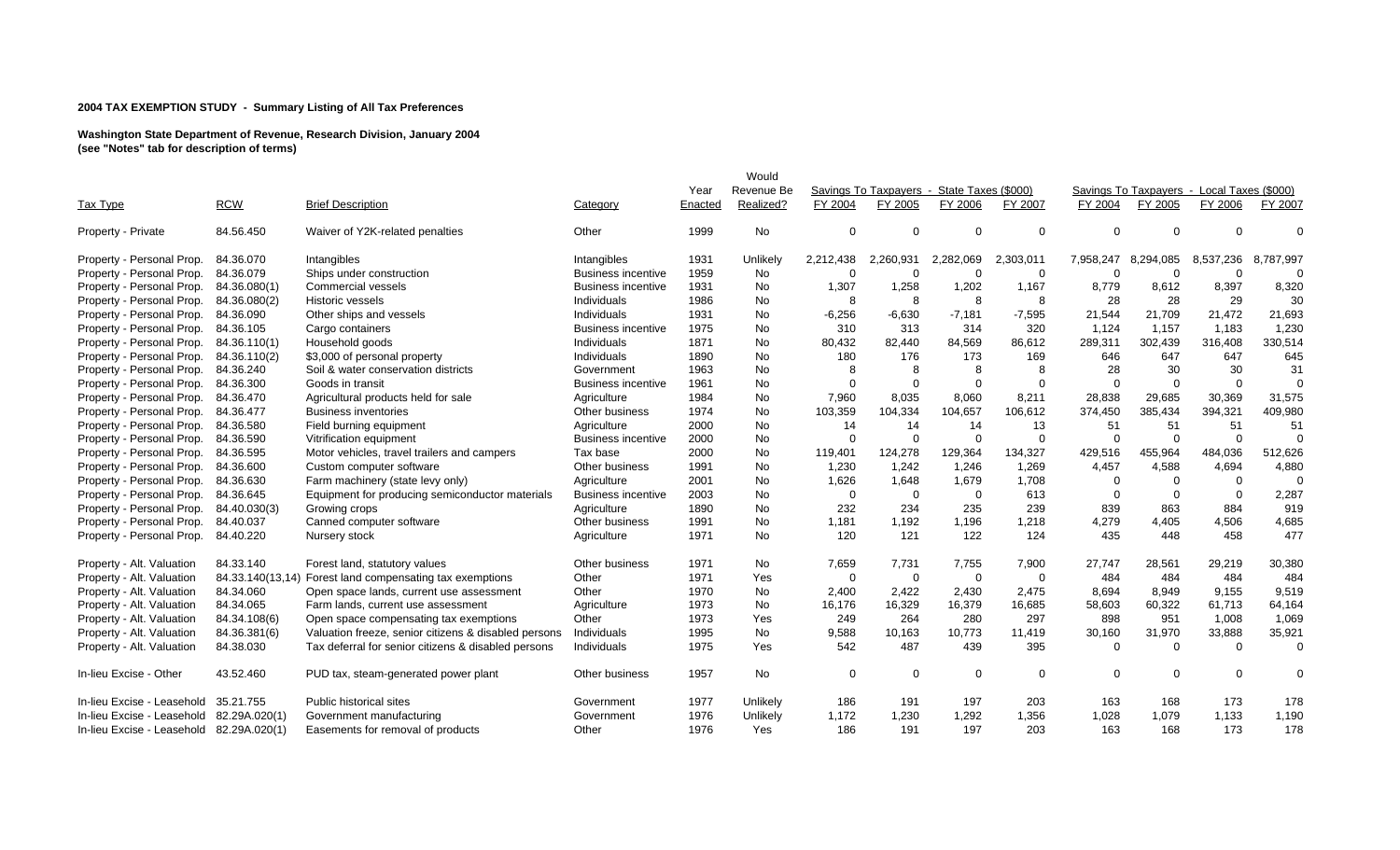|                            |                        |                                                       |                           |         | Would      |                |                                            |                |                      |                |                                            |                |                |
|----------------------------|------------------------|-------------------------------------------------------|---------------------------|---------|------------|----------------|--------------------------------------------|----------------|----------------------|----------------|--------------------------------------------|----------------|----------------|
|                            |                        |                                                       |                           | Year    | Revenue Be |                | Savings To Taxpavers - State Taxes (\$000) |                |                      |                | Savings To Taxpavers - Local Taxes (\$000) |                |                |
| Tax Type                   | <b>RCW</b>             | <b>Brief Description</b>                              | Category                  | Enacted | Realized?  | FY 2004        | FY 2005                                    | FY 2006        | FY 2007              | FY 2004        | FY 2005                                    | FY 2006        | FY 2007        |
|                            |                        |                                                       |                           |         |            |                |                                            |                |                      |                |                                            |                |                |
| In-lieu Excise - Leasehold | 82.29A.020(2)          | Hanford leases; exclusion of fees                     | Other business            | 1991    | Unlikely   | -7             | 6                                          | 5              | 5                    | 6              | 5                                          |                |                |
| In-lieu Excise - Leasehold | 82.29A.120(1)          | Credit for excessive tax                              | Other business            | 1986    | Yes        | 205            | 211                                        | 218            | 224                  | 180            | 185                                        | 191            | 197            |
| In-lieu Excise - Leasehold | 82.29A.120(2)          | Product leases; 33% credit                            | Agriculture               | 1976    | Yes        | 104            | 104                                        | 104            | 104                  | 91             | 91                                         | 91             | 91             |
| In-lieu Excise - Leasehold | 82.29A.130(3)          | Subsidized housing                                    | Government                | 1976    | Unlikely   | 3,622          | 3,731                                      | 3,843          | 3,958                | 3,177          | 3,272                                      | 3,371          | 3,472          |
| In-lieu Excise - Leasehold | 82.29A.130(5)          | Public employee housing                               | Government                | 1976    | Unlikely   | 103            | 106                                        | 109            | 112                  | 90             | 93                                         | 95             | 98             |
| In-lieu Excise - Leasehold | 82.29A.130(6-7)        | Indian trust lands                                    | Government                | 1976    | No         | 274            | 282                                        | 290            | 299                  | 240            | 247                                        | 256            | 262            |
| In-lieu Excise - Leasehold | 82.29A.130(8-9)        | Leases $<$ \$250 per year or $<$ 30 days in duration  | Other business            | 1976    | Yes        | 1,710          | 1,761                                      | 1,814          | 1,869                | 1,500          | 1,545                                      | 1,591          | 1,639          |
| In-lieu Excise - Leasehold | 82.29A.130(10)         | Homes pending destruction                             | Other                     | 1976    | Unlikely   | 31             | 32                                         | 33             | 34                   | 27             | 28                                         | 29             | 30             |
| In-lieu Excise - Leasehold | 82.29A.130(11)         | Public works contracts                                | Government                | 1976    | Unlikely   | 26             | 27                                         | 28             | 29                   | 23             | 24                                         | 24             | 25             |
| In-lieu Excise - Leasehold | 82.29A.130(12)         | Inmate employment programs                            | Government                | 1992    | Unlikely   | 20             | 20                                         | 21             | 22                   | 17             | 18                                         | 18             | 19             |
| In-lieu Excise - Leasehold | 82.29A.130(13)         | Camps for disabled persons                            | Nonprofit - H             | 1995    | Yes        | $\overline{2}$ | $\overline{2}$                             | $\overline{2}$ | $\overline{2}$       | $\overline{2}$ | $\overline{2}$                             | $\overline{2}$ | $\overline{2}$ |
| In-lieu Excise - Leasehold | 82.29A.130(14)         | Professional baseball stadium                         | <b>Business incentive</b> | 1995    | Yes        | 45             | 47                                         | 48             | 49                   | 40             | 41                                         | 42             | 43             |
| In-lieu Excise - Leasehold | 82.29A.130(15)         | Professional football stadium                         | <b>Business incentive</b> | 1997    | Yes        | 59             | 61                                         | 62             | 63                   | 52             | 53                                         | 54             | 55             |
| In-lieu Excise - Leasehold | 82.29A.130(16)         | Public facilities districts                           | <b>Business incentive</b> | 1999    | Yes        | 48             | 49                                         | 51             | 52                   | 42             | 43                                         | 44             | 46             |
| In-lieu Excise - Leasehold | 82.29A.132             | 2nd Narrows bridge                                    | <b>Business incentive</b> | 1998    | No         |                | $\Omega$                                   |                | $\Omega$             |                |                                            | $\mathbf 0$    | $\Omega$       |
| In-lieu Excise - Leasehold | 82.29A.134             | Sale/leasebacks, Regional Transporation Authority     | Government                | 2000    | No         |                | $\Omega$                                   |                | $\Omega$             |                |                                            | $\Omega$       | $\Omega$       |
| In-lieu Excise - Leasehold | 82.29A.135             | Gasohol production facilities                         | <b>Business incentive</b> | 1980    | No         | $\Omega$       | $\Omega$                                   | $\Omega$       | $\Omega$             | $\Omega$       | $\Omega$                                   | $\Omega$       | $\Omega$       |
| In-lieu Excise - Leasehold | 82.29A.136             | Residential & recreation lots; > 3,000 parcels        | Tax base                  | 2001    | Yes        | 82             | 85                                         | 36             | 115                  | $-111$         | $-116$                                     | $-219$         | $-162$         |
| In-lieu Excise - Leasehold | 82.29A.137             | Facilities for production of super-efficient aircraft | <b>Business incentive</b> | 2003    | Yes        | $\Omega$       | 1,100                                      | 2,300          | 2,300                | $\Omega$       | 965                                        | 2,018          | 2,018          |
| In-lieu Excise - Vehicles  | 82.44.010(2)           | Excluded motor vehicles                               | Tax base                  | 1955    | No         | 0              | $\Omega$                                   | $\Omega$       | $\Omega$             | $\Omega$       | $\Omega$                                   | $\mathbf 0$    | $\Omega$       |
| In-lieu Excise - Vehicles  | 82.44.015              | Ride-sharing vehicles                                 | Other                     | 1980    | Yes        |                | $\Omega$                                   |                | $\Omega$             | 128            | 134                                        | 139            | 144            |
| In-lieu Excise - Vehicles  | 82.44.022              |                                                       |                           | 1998    | No         |                | $\Omega$                                   |                | $\Omega$             | $\Omega$       | $\Omega$                                   | $\Omega$       | $\Omega$       |
|                            |                        | Personal-use vehicles, \$30 credit                    | Individuals               |         |            |                | $\Omega$                                   |                |                      |                |                                            | $\Omega$       | $\Omega$       |
| In-lieu Excise - Vehicles  | 82.44.023<br>82.44.025 | Rental cars                                           | Tax base                  | 1992    | No         |                | $\Omega$                                   |                | $\Omega$<br>$\Omega$ |                |                                            |                | $\Omega$       |
| In-lieu Excise - Vehicles  |                        | Taipei Economic/Cultural vehicles                     | Government                | 1996    | No         |                |                                            |                |                      |                |                                            | $\Omega$       |                |
| In-lieu Excise - Vehicles  | 82.48.100              | Government aircraft                                   | Government                | 1949    | No         |                | 6                                          |                | 6                    |                |                                            | $\Omega$       | $\Omega$       |
| In-lieu Excise - Vehicles  | 82.48.100              | Commercial aircraft                                   | Commerce                  | 1949    | No         | 48             | 48                                         | 48             | 48                   |                |                                            | $\Omega$       | $\Omega$       |
| In-lieu Excise - Vehicles  | 82.48.100              | Aircraft held for sale                                | Other business            | 1955    | Unlikely   | $\overline{2}$ | $\overline{2}$                             |                | $\overline{2}$       |                |                                            | $\Omega$       | $\Omega$       |
| In-lieu Excise - Vehicles  | 82.48.100              | Nonresident aircraft, Pullman-Moscow airport          | Other business            | 1999    | Unlikely   | $\overline{2}$ | $\mathcal{P}$                              | 2              | $\overline{2}$       | ∩              | $\Omega$                                   | $\Omega$       | $\Omega$       |
| In-lieu Excise - Vehicles  | 82.49.020              | Boats less than 16 ft. in length                      | Individuals               | 1983    | Yes        | 1,607          | 1,680                                      | 1,756          | 1,837                |                |                                            | $\mathbf 0$    | $\mathbf 0$    |
| In-lieu Excise - Vehicles  | 82.50.520(1-4)         | Travel trailers and campers                           | Individuals               | 1971    | No         | $\Omega$       | $\Omega$                                   | $\Omega$       | $\Omega$             |                |                                            | $\mathbf 0$    | $\Omega$       |
| In-lieu Excise - Timber    | 84.33.075              | Nonprofit youth organizations                         | Nonprofit - C             | 1980    | Yes        | $\mathbf 0$    | $\Omega$                                   | 0              | $\Omega$             | U              |                                            | $\Omega$       | $\Omega$       |
| In-lieu Excise - Timber    | 84.33.077              | Credit, tax paid on public timber                     | Other                     | 1983    | Yes        | 2,200          | 2,300                                      | 2,400          | 2,600                | O              |                                            | $\Omega$       | $\Omega$       |
| In-lieu Excise - Timber    | 84.33.0775             | Credit, lands impacted by salmon regulations          | Other business            | 1999    | Yes        | 5,600          | 5,700                                      | 5,760          | 5,760                |                |                                            | $\Omega$       | $\Omega$       |
| In-lieu Excise - Timber    | 84.33.086              | \$50 minimum timber tax                               | Other business            | 1984    | Yes        |                | -1                                         |                |                      |                |                                            | $\overline{7}$ |                |
| In-lieu Excise - Timber    | 84.33.170              | Christmas trees and cottonwoods                       | Agriculture               | 1971    | Yes        | 67             | 67                                         | 67             | 67                   | 268            | 268                                        | 268            | 268            |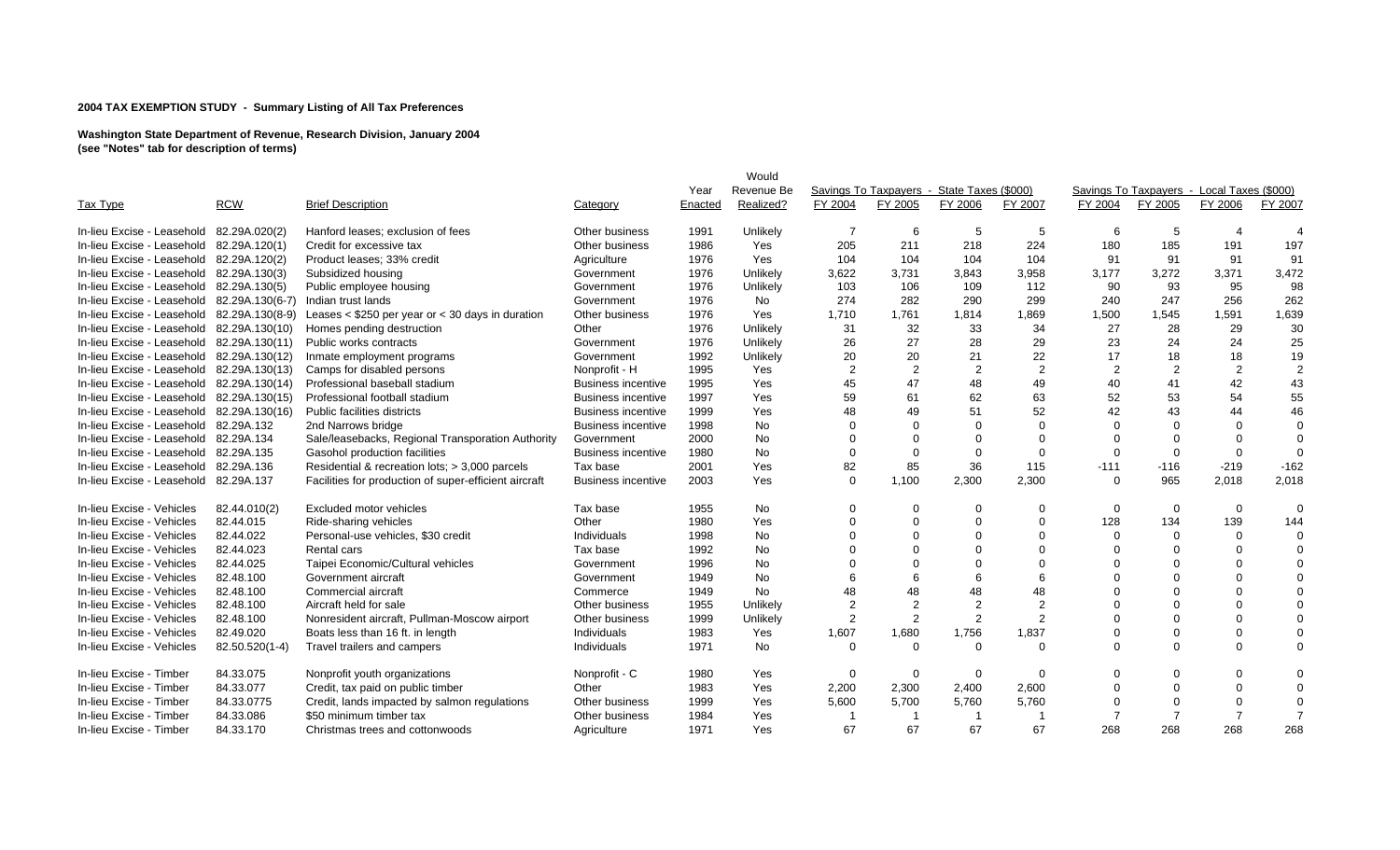|                                      |            |                                                 |                           |         | Would      |          |                                            |                       |                |          |                                            |                |          |
|--------------------------------------|------------|-------------------------------------------------|---------------------------|---------|------------|----------|--------------------------------------------|-----------------------|----------------|----------|--------------------------------------------|----------------|----------|
|                                      |            |                                                 |                           | Year    | Revenue Be |          | Savings To Taxpavers - State Taxes (\$000) |                       |                |          | Savings To Taxpavers - Local Taxes (\$000) |                |          |
| Tax Type                             | <b>RCW</b> | <b>Brief Description</b>                        | Category                  | Enacted | Realized?  | FY 2004  | FY 2005                                    | FY 2006               | FY 2007        | FY 2004  | FY 2005                                    | FY 2006        | FY 2007  |
|                                      |            |                                                 |                           |         |            |          |                                            |                       |                |          |                                            |                |          |
| <b>B&amp;O</b> - Public Activities   | 82.04.311  | <b>Tobacco Settlement Authority</b>             | Government                | 2002    | Unlikely   | 543      | 552                                        | 561                   | 570            | U        |                                            | $\Omega$       | $\Omega$ |
| <b>B&amp;O</b> - Public Activities   | 82.04.312  | Water service, small districts                  | Government                | 1997    | No         | $\Omega$ | $\Omega$                                   | 0                     | $\mathbf 0$    | U        |                                            | $\Omega$       | $\Omega$ |
| <b>B&amp;O</b> - Public Activities   | 82.04.395  | Printing by schools                             | Government                | 1979    | Unlikely   | 60       | 63                                         | 66                    | 69             |          |                                            | $\Omega$       | $\Omega$ |
| <b>B&amp;O</b> - Public Activities   | 82.04.397  | Printing by local governments                   | Government                | 1979    | Unlikely   | 43       | 45                                         | 47                    | 50             |          |                                            | $\Omega$       | $\Omega$ |
| <b>B&amp;O</b> - Public Activities   | 82.04.408  | <b>Housing Finance Commission</b>               | Government                | 1983    | No         | 175      | 181                                        | 186                   | 192            |          |                                            | $\Omega$       | $\Omega$ |
| <b>B&amp;O</b> - Public Activities   | 82.04.415  | Sand and gravel for local road construction     | Government                | 1965    | Unlikely   | 112      | 118                                        | 125                   | 132            |          |                                            | $\Omega$       | $\Omega$ |
| <b>B&amp;O</b> - Public Activities   | 82.04.418  | Grants to local government                      | Government                | 1983    | Unlikely   | $\Omega$ | $\Omega$                                   | $\Omega$              | $\Omega$       |          |                                            | $\Omega$       | $\Omega$ |
| <b>B&amp;O</b> - Public Activities   | 82.04.419  | Local government business income                | Government                | 1983    | Unlikely   | 8,130    | 8,372                                      | 8,621                 | 8,877          |          |                                            | $\mathbf 0$    | $\Omega$ |
| <b>B&amp;O</b> - Public Activities   | 82.04.4201 | Sales/leasebacks for Regional Transp. Authority | Government                | 2000    | Yes        | $* *$    | $\star$ $\star$                            | $* *$                 | $* *$          |          |                                            | $\Omega$       | $\Omega$ |
| <b>B&amp;O</b> - Public Activities   | 82.04.600  | Printing by libraries                           | Government                | 1979    | Unlikely   | $\Delta$ | 4                                          | $\boldsymbol{\Delta}$ | -5             | $\Omega$ | $\Omega$                                   | $\Omega$       | $\Omega$ |
| <b>B&amp;O</b> - Business Activities | 82.04.062  | Precious metals and bullion                     | Other business            | 1985    | Yes        | 200      | 200                                        | 200                   | 200            | 0        |                                            | $\Omega$       | $\Omega$ |
| <b>B&amp;O</b> - Business Activities | 82.04.110  | Aluminum master alloys                          | <b>Business incentive</b> | 1997    | Yes        | $* *$    | $* *$                                      | $* *$                 | $* *$          | $\Omega$ | $\Omega$                                   | $\mathbf 0$    | $\Omega$ |
| <b>B&amp;O</b> - Business Activities | 82.04.120  | Processors of seafood                           | <b>Business incentive</b> | 1975    | Yes        | 20       | 20                                         | 20                    | 20             |          |                                            | $\Omega$       | $\Omega$ |
| B&O - Business Activities            | 82.04.120  | Seed conditioning                               | Agriculture               | 1987    | Yes        | 130      | 130                                        | 130                   | 130            |          |                                            | $\Omega$       | $\Omega$ |
| <b>B&amp;O</b> - Business Activities | 82.04.120  | Hay cubing                                      | Agriculture               | 1997    | Yes        | 208      | 208                                        | 208                   | 208            |          |                                            | $\Omega$       | $\Omega$ |
| <b>B&amp;O</b> - Business Activities | 82.04.2403 | Fish cleaning                                   | <b>Business incentive</b> | 1994    | Yes        | 9        | 9                                          | 9                     | 9              |          |                                            | $\Omega$       | $\Omega$ |
| <b>B&amp;O</b> - Business Activities | 82.04.255  | Shared real estate commissions                  | Other business            | 1970    | Yes        | 15,832   | 16,307                                     | 16,796                | 17,401         |          |                                            | $\Omega$       | $\Omega$ |
| <b>B&amp;O</b> - Business Activities | 82.04.280  | Rental of real estate                           | Other business            | 1935    | No         | 41,834   | 43,340                                     | 44,890                | 46,516         |          |                                            | $\Omega$       | $\Omega$ |
| <b>B&amp;O</b> - Business Activities | 82.04.310  | <b>Public utilities</b>                         | Tax base                  | 1935    | No         | 39,059   | 40,230                                     | 41,437                | 42,680         |          |                                            | $\Omega$       | $\Omega$ |
| B&O - Business Activities            | 82.04.315  | International banking facilities                | <b>Business incentive</b> | 1982    | Yes        | 270      | 280                                        | 290                   | 300            |          |                                            | $\Omega$       | $\Omega$ |
| <b>B&amp;O</b> - Business Activities | 82.04.317  | Wholesale auto auctions                         | Other business            | 1997    | Yes        | 5,671    | 6,036                                      | 6,211                 | 6,391          | U        |                                            | $\Omega$       | $\Omega$ |
| <b>B&amp;O</b> - Business Activities | 82.04.320  | Insurance premiums                              | Tax base                  | 1935    | No         | 282,543  | 295,257                                    | 308,544               | 322,429        |          |                                            | $\Omega$       | $\Omega$ |
| <b>B&amp;O</b> - Business Activities | 82.04.322  | Health maintenance organizations                | Tax base                  | 1993    | No         | 127,904  | 137,625                                    | 148,084               | 159,338        |          |                                            | $\Omega$       | $\Omega$ |
| <b>B&amp;O</b> - Business Activities | 82.04.330  | Agricultural producers                          | Agriculture               | 1935    | Yes        | 26,230   | 26,755                                     | 27,290                | 27,840         |          |                                            | $\Omega$       | $\Omega$ |
| <b>B&amp;O</b> - Business Activities | 82.04.330  | Christmas tree producers                        | Agriculture               | 1987    | Yes        | 330      | 345                                        | 360                   | 376            |          |                                            | $\Omega$       | $\Omega$ |
| B&O - Business Activities            | 82.04.331  | Wholesaling of conditioned seed                 | Agriculture               | 1998    | Yes        | 484      | 492                                        | 503                   | 513            |          |                                            | $\Omega$       | $\Omega$ |
| <b>B&amp;O</b> - Business Activities | 82.04.332  | Wholesaling of grain                            | Agriculture               | 1998    | Yes        | 3,000    | 3,000                                      | 3,000                 | 3,000          |          |                                            | $\Omega$       | $\Omega$ |
| <b>B&amp;O</b> - Business Activities | 82.04.333  | Small timber harvesters                         | Other business            | 1990    | Yes        | 245      | 245                                        | 245                   | 245            |          |                                            | $\Omega$       | $\Omega$ |
| <b>B&amp;O</b> - Business Activities | 82.04.335  | Agricultural fairs                              | Agriculture               | 1965    | Yes        | 151      | 153                                        | 154                   | 156            |          |                                            | $\overline{0}$ | $\Omega$ |
| <b>B&amp;O</b> - Business Activities | 82.04.337  | Exported processed hops                         | Agriculture               | 1987    | Yes        | 270      | 270                                        | 270                   | 270            |          |                                            | $\Omega$       | $\Omega$ |
| <b>B&amp;O</b> - Business Activities | 82.04.340  | Boxing and wrestling matches                    | Tax base                  | 1935    | Unlikely   | 5        | 5                                          | 5                     | $\overline{5}$ |          |                                            | $\Omega$       | $\Omega$ |
| <b>B&amp;O</b> - Business Activities | 82.04.350  | Horse racing                                    | Tax base                  | 1935    | Unlikely   | 2,416    | 2,416                                      | 2,416                 | 2,416          |          |                                            | $\Omega$       | $\Omega$ |
| <b>B&amp;O</b> - Business Activities | 82.04.360  | Income of employees                             | Tax base                  | 1935    | No         | 578,854  | 606,060                                    | 630,303               | 655,515        | U        |                                            | $\Omega$       | $\Omega$ |
| <b>B&amp;O</b> - Business Activities | 82.04.360  | Life insurance "statutory" employees            | Other business            | 1991    | Possibly   | 625      | 663                                        | 699                   | 733            |          |                                            | $\Omega$       |          |
| B&O - Business Activities            | 82.04.390  | Real estate sales                               | Tax base                  | 1935    | Unlikely   | 188,000  | 174,000                                    | 182,000               | 191.000        | $\Omega$ | $\Omega$                                   | $\Omega$       | $\Omega$ |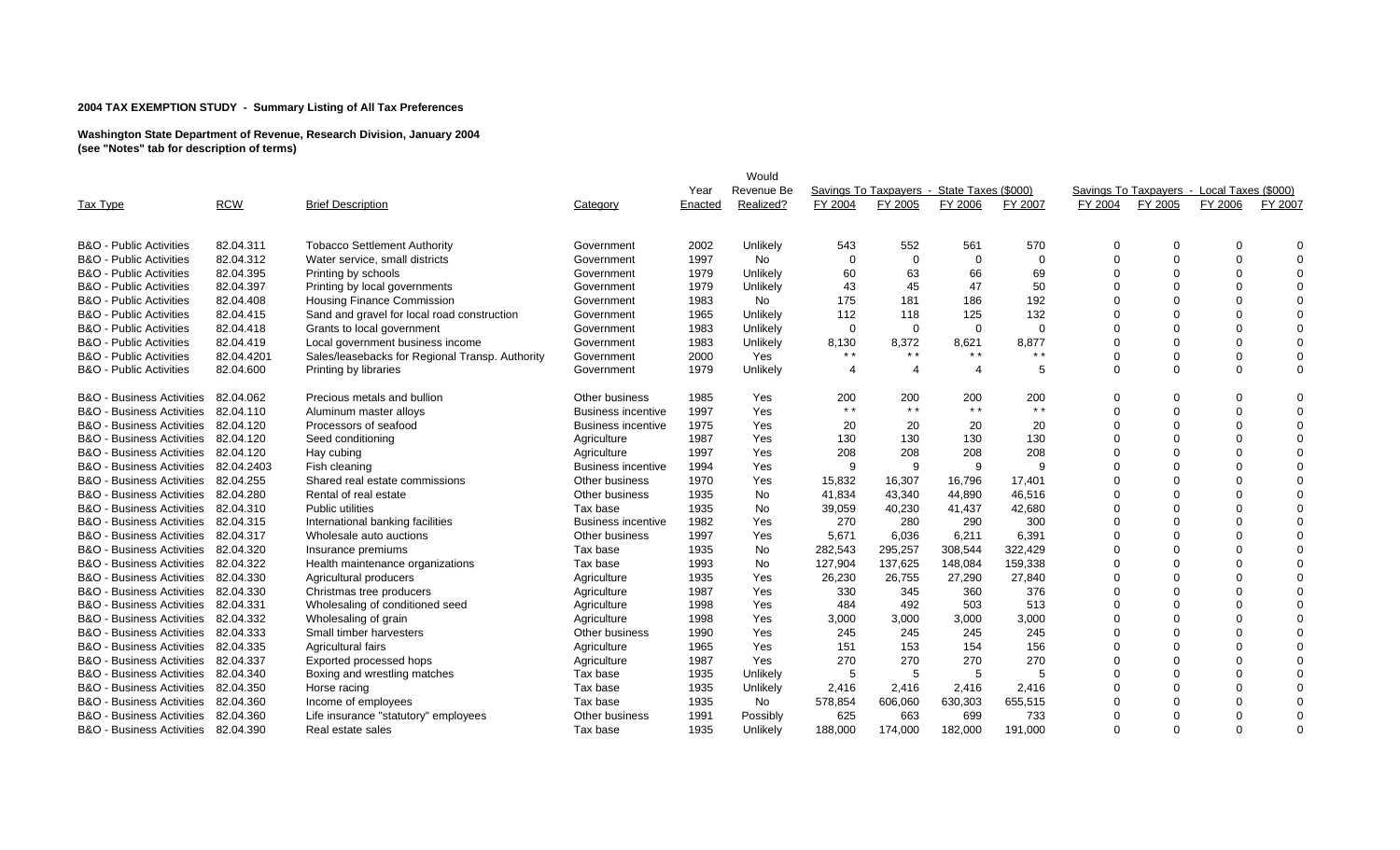|                                      |              |                                               |                           | Year    | Would<br>Revenue Be |                |          | Savings To Taxpayers - State Taxes (\$000) |                 |          | Savings To Taxpayers - Local Taxes (\$000) |                |          |
|--------------------------------------|--------------|-----------------------------------------------|---------------------------|---------|---------------------|----------------|----------|--------------------------------------------|-----------------|----------|--------------------------------------------|----------------|----------|
| Tax Type                             | <b>RCW</b>   | <b>Brief Description</b>                      | Category                  | Enacted | Realized?           | FY 2004        | FY 2005  | FY 2006                                    | FY 2007         | FY 2004  | FY 2005                                    | FY 2006        | FY 2007  |
| B&O - Business Activities            | 82.04.392    | Income from trust accounts                    | Other business            | 1997    | Yes                 | 997            | 1,036    | 1,078                                      | 1,122           | $\Omega$ |                                            | $\Omega$       | $\Omega$ |
| B&O - Business Activities            | 82.04.394    | Property management, on-site personnel        | Tax base                  | 1998    | Yes                 | 631            | 650      | 669                                        | 689             | $\Omega$ |                                            | $\Omega$       | $\Omega$ |
| <b>B&amp;O</b> - Business Activities | 82.04.405    | Credit unions; federally chartered            | Other business            | 1970    | <b>No</b>           | 2,700          | 2,700    | 2,700                                      | 2,700           | U        |                                            | $\Omega$       | $\Omega$ |
| <b>B&amp;O</b> - Business Activities | 82.04.405    | Credit unions; state chartered                | Other business            | 1970    | Unlikely            | 17,387         | 18,083   | 18,806                                     | 19,558          |          |                                            | $\Omega$       | $\Omega$ |
| <b>B&amp;O</b> - Business Activities | 82.04.416    | 2nd Narrows bridge                            | <b>Business incentive</b> | 1998    | Yes                 | $\Omega$       | $\Omega$ | $\mathbf 0$                                | 38              |          |                                            | $\overline{0}$ | $\Omega$ |
| <b>B&amp;O - Business Activities</b> | 82.04.421    | Memberships to purchase at discount           | <b>Business incentive</b> | 1997    | Yes                 | $* *$          | $* *$    | $* *$                                      | $* *$           |          |                                            | $\Omega$       | $\Omega$ |
| <b>B&amp;O</b> - Business Activities | 82.04.422(2) | Accommodation sales of autos                  | Tax base                  | 2001    | Yes                 | 92             | 98       | 100                                        | 105             |          |                                            | $\Omega$       | $\Omega$ |
| <b>B&amp;O</b> - Business Activities | 82.04.423    | Direct sellers                                | Other business            | 1983    | Yes                 | 5,964          | 6,337    | 6,733                                      | 7,155           |          |                                            | $\Omega$       | $\Omega$ |
| <b>B&amp;O</b> - Business Activities | 82.04.424    | Sellers with limited connection to Washington | Other business            | 2003    | Unlikely            | $\overline{0}$ | 0        | $\Omega$                                   | $\Omega$        |          |                                            | $\Omega$       | $\Omega$ |
| <b>B&amp;O</b> - Business Activities | 82.04.425    | Accommodation sales                           | Tax base                  | 1955    | Yes                 | 977            | 1,043    | 1,114                                      | 1,190           |          |                                            | $\Omega$       | $\Omega$ |
| <b>B&amp;O - Business Activities</b> | 82.04.426    | Manufacturing of semiconductor microchips     | <b>Business incentive</b> | 2003    | Yes                 | $* *$          | $* *$    | $* *$                                      | $* *$           |          |                                            | $\mathbf 0$    | $\Omega$ |
| <b>B&amp;O</b> - Business Activities | 82.32.045(4) | \$28,000 minimum for filing a tax return      | Other business            | 1996    | Yes                 | 41,000         | 41,000   | 41,000                                     | 41,000          |          |                                            | $\Omega$       | $\Omega$ |
| <b>B&amp;O - Business Activities</b> | 82.32.420    | Waiver of delinquency penalties, Y2K          | Other business            | 1999    | No                  | $\Omega$       | $\Omega$ | $\Omega$                                   | $\Omega$        | $\Omega$ |                                            | $\mathbf 0$    | $\Omega$ |
| B&O - Nonprofit                      | 82.04.324    | Blood, bone and tissue banks                  | Nonprofit - H             | 1995    | Yes                 | 354            | 367      | 380                                        | 393             | $\Omega$ |                                            | 0              | $\Omega$ |
| B&O - Nonprofit                      | 82.04.326    | Organ procurement organizations               | Nonprofit - H             | 2002    | Yes                 | $* *$          | $* *$    | $* *$                                      | $* *$           | $\Omega$ | $\Omega$                                   | $\mathbf 0$    | $\Omega$ |
| B&O - Nonprofit                      | 82.04.327    | Adult family homes                            | Nonprofit - H             | 1987    | Yes                 | 283            | 291      | 299                                        | 307             |          |                                            | $\mathbf 0$    | $\Omega$ |
| B&O - Nonprofit                      | 82.04.338    | Services for the Hop Commission               | Agriculture               | 1998    | Yes                 | $* *$          | $* *$    | $* *$                                      | $\star$ $\star$ |          |                                            | $\Omega$       | $\Omega$ |
| B&O - Nonprofit                      | 82.04.339    | Day care by churches                          | Nonprofit - H             | 1992    | Yes                 | 1,167          | 1,232    | 1,299                                      | 1,370           | $\Omega$ |                                            | $\Omega$       | $\Omega$ |
| B&O - Nonprofit                      | 82.04.3395   | Child care resource and referral              | Nonprofit - H             | 1995    | Yes                 | 17             | 18       | 19                                         | 21              |          |                                            | $\Omega$       | $\Omega$ |
| B&O - Nonprofit                      | 82.04.355    | Commuter ride-sharing                         | Other                     | 1979    | Yes                 | $\Omega$       | $\Omega$ | $\Omega$                                   | $\overline{0}$  |          |                                            | $\Omega$       | $\Omega$ |
| B&O - Nonprofit                      | 82.04.363    | Camps and conference centers                  | Nonprofit - C             | 1997    | Yes                 | 65             | 67       | 69                                         | 71              |          |                                            | $\Omega$       | $\Omega$ |
| B&O - Nonprofit                      | 82.04.3651   | Nonprofit organization fund-raising           | Nonprofit - O             | 1998    | Yes                 | 73             | 75       | 77                                         | 79              |          |                                            | $\Omega$       | $\Omega$ |
| B&O - Nonprofit                      | 82.04.367    | Student loan organizations                    | Nonprofit - O             | 1987    | Yes                 | $* *$          | $* *$    | $* *$                                      | $* *$           | $\Omega$ |                                            | $\Omega$       | $\Omega$ |
| B&O - Nonprofit                      | 82.04.368    | Credit and debt counseling services           | Nonprofit - O             | 1993    | Yes                 | 250            | 250      | 250                                        | 250             |          |                                            | $\mathbf 0$    | $\Omega$ |
| B&O - Nonprofit                      | 82.04.370    | Fraternal insurance                           | Other                     | 1935    | Yes                 | 1,916          | 1,959    | 2,002                                      | 2,046           |          |                                            | $\Omega$       | $\Omega$ |
| B&O - Nonprofit                      | 82.04.380    | <b>Red Cross</b>                              | Nonprofit - H             | 1935    | No                  | $* *$          | $* *$    | $* *$                                      | $* *$           |          |                                            | $\mathbf 0$    | $\Omega$ |
| B&O - Nonprofit                      | 82.04.385    | Sheltered workshops                           | Nonprofit - H             | 1970    | Yes                 | 926            | 950      | 975                                        | 1,000           | ∩        |                                            | $\mathbf 0$    | 0        |
| B&O - Nonprofit                      | 82.04.399    | Academic transcripts                          | Nonprofit - O             | 1996    | Yes                 | 3              | 3        | 3                                          | -3              | $\Omega$ | $\Omega$                                   | $\Omega$       | $\Omega$ |
| B&O - Deductions                     | 82.04280(6)  | Radio and TV broadcasting                     | Commerce                  | 1935    | No                  | 1,006          | 1,036    | 1,067                                      | 1,099           | 0        |                                            | $\mathbf 0$    | $\Omega$ |
| B&O - Deductions                     | 82.04.298(2) | Grocery co-ops                                | <b>Business incentive</b> | 2001    | Yes                 | $* *$          | $* *$    | $* *$                                      | $* *$           | $\Omega$ | $\Omega$                                   | $\mathbf 0$    | $\Omega$ |
| <b>B&amp;O</b> - Deductions          | 82.04.4271   | Youth organization fees                       | Nonprofit - C             | 1981    | Yes                 | 280            | 288      | 297                                        | 306             |          |                                            | $\Omega$       | $\Omega$ |
| B&O - Deductions                     | 82.04.4281   | Investments by nonfinancial firms             | Tax base                  | 1935    | Yes                 | 456,500        | 478,800  | 503,200                                    | 530,800         | U        |                                            | $\Omega$       | $\Omega$ |
| B&O - Deductions                     | 82.04.4281   | Dividends from subsidiaries                   | Tax base                  | 1970    | Yes                 | 596            | 574      | 587                                        | 562             | U        |                                            | $\Omega$       | $\Omega$ |
| <b>B&amp;O</b> - Deductions          | 82.04.4282   | Membership dues and fees                      | Nonprofit - O             | 1935    | Unlikely            | 749            | 749      | 749                                        | 749             |          |                                            | $\Omega$       | $\Omega$ |
| B&O - Deductions                     | 82.04.4282   | Contributions and donations                   | Tax base                  | 1935    | No.                 | 3,575          | 3,682    | 3,792                                      | 3,906           | $\Omega$ | $\Omega$                                   | $\Omega$       | $\Omega$ |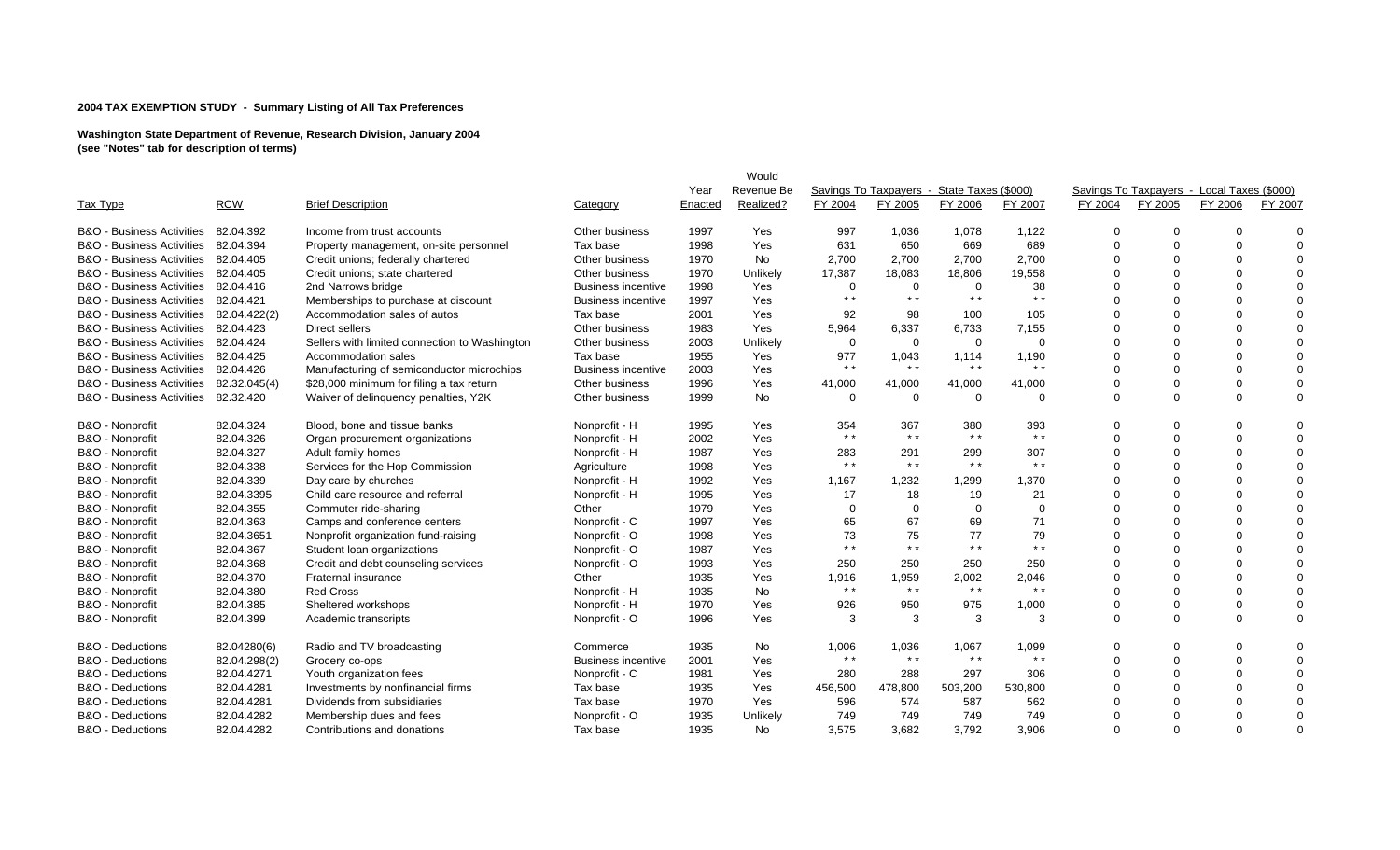| Tax Type                            | <b>RCW</b>     | <b>Brief Description</b>                      | Category                  | Year<br>Enacted | Would<br>Revenue Be<br>Realized? | FY 2004         | FY 2005     | Savings To Taxpayers - State Taxes (\$000)<br>FY 2006 | FY 2007  | FY 2004        | FY 2005  | Savings To Taxpayers - Local Taxes (\$000)<br>FY 2006 | FY 2007  |
|-------------------------------------|----------------|-----------------------------------------------|---------------------------|-----------------|----------------------------------|-----------------|-------------|-------------------------------------------------------|----------|----------------|----------|-------------------------------------------------------|----------|
| <b>B&amp;O</b> - Deductions         | 82.04.4282     | <b>Tuition fees</b>                           | Nonprofit - O             | 1935            | Yes                              | 15,096          | 15,851      | 16,644                                                | 17,476   | $\Omega$       | $\Omega$ |                                                       | $\Omega$ |
| <b>B&amp;O</b> - Deductions         | 82.04.4282     | Trade shows                                   | Nonprofit - O             | 1989            | Yes                              | 14              | 15          | 16                                                    | 16       | $\Omega$       | $\Omega$ | $\Omega$                                              | $\Omega$ |
| <b>B&amp;O</b> - Deductions         | 82.04.4283     | Cash discounts                                | Tax base                  | 1935            | No                               | 11,100          | 11,100      | 11,100                                                | 11,100   | $\Omega$       | $\Omega$ | $\Omega$                                              | $\Omega$ |
| <b>B&amp;O</b> - Deductions         | 82.04.4284     | <b>Credit losses</b>                          | Other business            | 1935            | Unlikely                         | 5,073           | 5,226       | 5,382                                                 | 5,544    | $\Omega$       | $\Omega$ | $\Omega$                                              | $\Omega$ |
| <b>B&amp;O</b> - Deductions         | 82.04.4285     | Motor fuel taxes                              | Tax base                  | 1935            | Unlikely                         | 15,358          | 15,908      | 16,217                                                | 16,501   |                | $\Omega$ |                                                       | $\Omega$ |
| <b>B&amp;O</b> - Deductions         | 82.04.4286     | Deduction for constitutional reasons          | Commerce                  | 1935            | No                               | 437,800         | 457,700     | 479,700                                               | 505,300  |                |          |                                                       | $\Omega$ |
| <b>B&amp;O</b> - Deductions         | 82.04.4287     | Processing horticultural products             | Agriculture               | 1935            | Yes                              | 688             | 688         | 688                                                   | 688      | $\Omega$       | $\Omega$ | $\Omega$                                              | $\Omega$ |
| <b>B&amp;O</b> - Deductions         | 82.04.4289     | Nursing homes                                 | Nonprofit - H             | 1945            | Yes                              | 2,433           | 2,515       | 2,602                                                 | 2,691    |                | $\Omega$ |                                                       | $\Omega$ |
| <b>B&amp;O</b> - Deductions         | 82.04.4291     | Intergovernmental charges                     | Government                | 1970            | Unlikely                         | $\Omega$        | $\Omega$    | $\Omega$                                              | $\Omega$ |                | $\Omega$ | $\Omega$                                              | $\Omega$ |
| <b>B&amp;O</b> - Deductions         | 82.04.4292     | Interest on real estate loans                 | Other business            | 1970            | Yes                              | 36,916          | 38,410      | 40,002                                                | 41,859   |                | $\Omega$ |                                                       | $\Omega$ |
| <b>B&amp;O</b> - Deductions         | 82.04.4293     | Interest on government obligations            | Government                | 1970            | Yes                              | 3,484           | 3,694       | 3,915                                                 | 4,150    |                | $\Omega$ | $\Omega$                                              | $\Omega$ |
| B&O - Deductions                    | 82.04.4294     | Interest on agricultural loans                | Agriculture               | 1970            | Yes                              | $* *$           | $* *$       | $\star$ $\star$                                       | $* *$    | $\Omega$       | $\Omega$ | $\Omega$                                              | $\Omega$ |
| <b>B&amp;O</b> - Deductions         | 82.04.4295     | Manufacturing completed in Washington         | <b>Business incentive</b> | 1977            | Yes                              | 2,146           | 2,249       | 2,355                                                 | 2,468    |                |          |                                                       | $\Omega$ |
| <b>B&amp;O</b> - Deductions         | 82.04.4296     | Funeral home reimbursement                    | Other business            | 1979            | Yes                              | 11              | 11          | $12 \overline{ }$                                     | 12       | $\Omega$       | $\Omega$ | $\Omega$                                              | $\Omega$ |
| B&O - Deductions                    | 82.04.4297     | Government grants to nonprofit organizations  | Nonprofit - H             | 1979            | Yes                              | 56,073          | 57,755      | 59,488                                                | 61,273   | $\Omega$       | $\Omega$ | $\Omega$                                              | $\Omega$ |
| B&O - Deductions                    | 82.04.4298     | Condominium maintenance fees                  | Other business            | 1979            | Yes                              | 2,085           | 2,166       | 2,249                                                 | 2,332    | $\Omega$       | $\Omega$ | $\Omega$                                              | $\Omega$ |
| B&O - Deductions                    | 82.04.4311     | Public/nonprofit hospitals; Medicare receipts | Nonprofit - H             | 2002            | Yes                              | 59,450          | 64,093      | 69,196                                                | 74,813   | $\Omega$       | $\Omega$ | $\Omega$                                              | $\Omega$ |
| <b>B&amp;O</b> - Deductions         | 82.04.432      | Municipal sewer charges                       | Government                | 1967            | Yes                              | 2,364           | 2,445       | 2,539                                                 | 2,638    |                | $\Omega$ | $\Omega$                                              | $\Omega$ |
| <b>B&amp;O</b> - Deductions         | 82.04.4322     | Government grants to arts organizations       | Nonprofit - A             | 1981            | Yes                              | 1,927           | 1,985       | 2,045                                                 | 2,106    | $\Omega$       | $\Omega$ | $\Omega$                                              | $\Omega$ |
| <b>B&amp;O</b> - Deductions         | 82.04.4329     | Health insurance pool fees                    | Other business            | 1987            | <b>No</b>                        | $\Omega$        | 0           | $\Omega$                                              | $\Omega$ | $\Omega$       | $\Omega$ | $\Omega$                                              | $\Omega$ |
| <b>B&amp;O</b> - Deductions         | 82.04.433      | Fuel used in commercial vessels               | Other business            | 1985            | Unlikely                         | 2,423           | 2,519       | 2,620                                                 | 2,725    | $\Omega$       | $\Omega$ | $\Omega$                                              | $\Omega$ |
| B&O - Deductions                    | 82.04.4331     | Health insurance, medical claims              | Tax base                  | 1988            | No                               | $\Omega$        | $\Omega$    | $\Omega$                                              | $\Omega$ |                | $\Omega$ | $\Omega$                                              | $\Omega$ |
| B&O - Deductions                    | 82.04.4332     | Foreign branch campuses                       | Nonprofit - O             | 1993            | No                               | $\Omega$        | $\mathbf 0$ | $\Omega$                                              | $\Omega$ | $\Omega$       | $\Omega$ | $\Omega$                                              | $\Omega$ |
| <b>B&amp;O</b> - Deductions         | 82.04.4334     | Sale of alternative fuel                      | Business incentive        | 2003            | Yes                              |                 | 13          | 18                                                    | 23       | $\Omega$       | $\Omega$ | $\Omega$                                              | $\Omega$ |
| <b>B&amp;O</b> - Deductions         | 82.04.4335     | Sale of wood biomass fuel                     | Business incentive        | 2003            | Yes                              | $\Omega$        | $\Omega$    | $\Omega$                                              | $\Omega$ | $\Omega$       | $\Omega$ | $\Omega$                                              | $\Omega$ |
| <b>B&amp;O</b> - Differential Rates | 82.04.240(2)   | Manufacturing of semiconductor materials      | <b>Business incentive</b> | 2003            | Yes                              | $\mathbf 0$     | 0           | 645                                                   | 1,500    | $\overline{0}$ | $\Omega$ | $\Omega$                                              | $\Omega$ |
| <b>B&amp;O</b> - Differential Rates | 82.04.250(1)   | Retailing                                     | Other business            | 1983            | Yes                              | 14,396          | 15,197      | 16,043                                                | 16,936   | $\Omega$       | $\Omega$ | $\Omega$                                              | $\Omega$ |
| <b>B&amp;O</b> - Differential Rates | 82.04.250(3)   | Certified aircraft repair firms               | <b>Business incentive</b> | 2003            | Yes                              | $\star$ $\star$ | $* *$       | $* *$                                                 | $* *$    |                | $\Omega$ | $\Omega$                                              | $\Omega$ |
| <b>B&amp;O</b> - Differential Rates | 82.04.260(1a)  | Manufacturers of flour and oil                | Agriculture               | 1949            | Yes                              | 2,480           | 2,618       | 2,764                                                 | 2,918    | $\Omega$       | $\Omega$ | $\Omega$                                              | $\Omega$ |
| <b>B&amp;O</b> - Differential Rates | 82.04.260(1b)  | Manufacturers of seafood                      | <b>Business incentive</b> | 1959            | Yes                              | 1,467           | 1,549       | 1,635                                                 | 1,726    | $\Omega$       | $\Omega$ | $\Omega$                                              | $\Omega$ |
| <b>B&amp;O</b> - Differential Rates | 82.04.260(1c)  | Processors of fresh fruit and vegetables      | Agriculture               | 1965            | Yes                              | 5,915           | 6,244       | 6,592                                                 | 6,958    |                | $\Omega$ | $\Omega$                                              | $\Omega$ |
| <b>B&amp;O</b> - Differential Rates | 82.04.260(1d)  | Manufacturers of dairy products               | Agriculture               | 2001            | Yes                              | 2,010           | 2,121       | 2,239                                                 | 2,364    |                | $\Omega$ |                                                       | $\Omega$ |
| <b>B&amp;O</b> - Differential Rates | 82.04.260(1e)  | Manufacturers of alternative fuels            | <b>Business incentive</b> | 2003            | Yes                              | $\Omega$        | $\mathbf 0$ | $\Omega$                                              | $\Omega$ |                | $\Omega$ | $\Omega$                                              | $\Omega$ |
| <b>B&amp;O</b> - Differential Rates | 82.04.260(2)   | Processors of dry peas                        | Agriculture               | 1967            | Yes                              | 20              | 21          | 23                                                    | 24       |                |          |                                                       | $\Omega$ |
| <b>B&amp;O</b> - Differential Rates | 82.04.260(4)   | Processors of meat                            | Agriculture               | 1967            | Yes                              | 8,265           | 8,725       | 9,211                                                 | 9,723    |                | $\Omega$ |                                                       | $\Omega$ |
| <b>B&amp;O</b> - Differential Rates | 82.04.260(5,6) | Nuclear fuel assemblies                       | <b>Business incentive</b> | 1971            | Yes                              | $\star$ $\star$ | $* *$       | $\star$ $\star$                                       | $* *$    | $\Omega$       | $\Omega$ | $\Omega$                                              | $\Omega$ |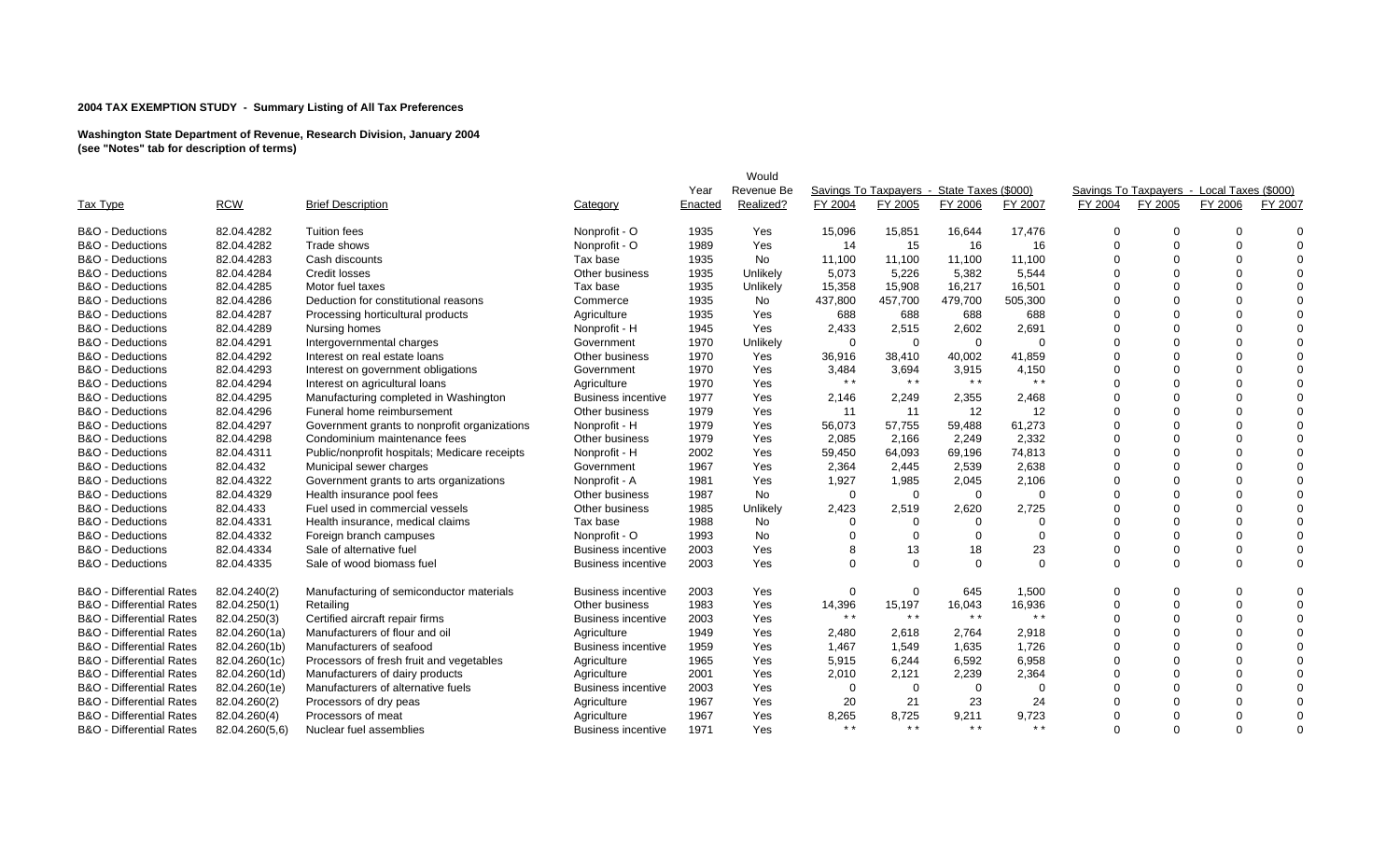|                                     |                 |                                                     |                           |         | Would      |                |                 |                                            |          |          |                                            |          |             |
|-------------------------------------|-----------------|-----------------------------------------------------|---------------------------|---------|------------|----------------|-----------------|--------------------------------------------|----------|----------|--------------------------------------------|----------|-------------|
|                                     |                 |                                                     |                           | Year    | Revenue Be |                |                 | Savings To Taxpayers - State Taxes (\$000) |          |          | Savings To Taxpayers - Local Taxes (\$000) |          |             |
| Tax Type                            | <b>RCW</b>      | <b>Brief Description</b>                            | Category                  | Enacted | Realized?  | FY 2004        | FY 2005         | FY 2006                                    | FY 2007  | FY 2004  | FY 2005                                    | FY 2006  | FY 2007     |
| <b>B&amp;O</b> - Differential Rates | 82.04.260(7)    | Travel agents                                       | Other business            | 1975    | Yes        | 4,895          | 5,168           | 5,455                                      | 5,759    | $\Omega$ | $\Omega$                                   | $\Omega$ | $\Omega$    |
| <b>B&amp;O</b> - Differential Rates | 82.04.260(8)    | Charter and freight brokers                         | Business incentive        | 1979    | Yes        | 11,503         | 12,143          | 12,819                                     | 13,532   | $\Omega$ | $\Omega$                                   | $\Omega$ | $\Omega$    |
| <b>B&amp;O</b> - Differential Rates | 82.04.260(9)    | Stevedoring                                         | <b>Business incentive</b> | 1979    | Yes        | 5,098          | 5,382           | 5,681                                      | 5,997    | $\Omega$ | $\Omega$                                   | $\Omega$ | $\Omega$    |
| <b>B&amp;O</b> - Differential Rates | 82.04.260(11)   | Insurance agents                                    | Other business            | 1983    | Yes        | 14,280         | 15,075          | 15,914                                     | 16,799   | $\Omega$ | $\Omega$                                   | $\Omega$ | $\Omega$    |
| <b>B&amp;O</b> - Differential Rates | 82.04.260(13)   | Manufacturers of commercial aircraft                | Business incentive        | 2003    | Yes        | $\Omega$       | $\Omega$        | 21,200                                     | 33,200   |          | $\Omega$                                   | $\Omega$ | $\Omega$    |
| <b>B&amp;O</b> - Differential Rates | 82.04.272       | Resellers of prescription drugs                     | Business incentive        | 1998    | Yes        | 4,940          | 5,150           | 5,373                                      | 5,611    |          | $\Omega$                                   | $\Omega$ | $\Omega$    |
| <b>B&amp;O</b> - Differential Rates | 82.04.290(1)    | International investment management                 | Business incentive        | 1995    | Yes        | 5,085          | 5,309           | 5,558                                      | 5,825    |          | $\Omega$                                   | $\Omega$ | $\Omega$    |
| <b>B&amp;O</b> - Differential Rates | 82.04.2905      | Child care                                          | Other business            | 1998    | Yes        | 331            | 349             | 368                                        | 388      | $\Omega$ | $\Omega$                                   | $\Omega$ | $\Omega$    |
| <b>B&amp;O</b> - Differential Rates | 82.04.2906      | Treatment of chemical dependency                    | Other business            | 2003    | Yes        | 34             | 34              | 34                                         | 35       | $\Omega$ | $\Omega$                                   | $\Omega$ | $\mathbf 0$ |
| <b>B&amp;O</b> - Differential Rates | 82.04.2907      | Royalty income                                      | Other business            | 1998    | Possibly   | 18,513         | 19,254          | 20,024                                     | 20,825   | $\Omega$ | $\Omega$                                   | $\Omega$ | $\mathbf 0$ |
| B&O - Credits                       | 82.04.427       | Pollution control facilities                        | Other business            | 1967    | No         | 1,650          | 1,485           | 1,336                                      | 1,203    | 0        | $\Omega$                                   | $\Omega$ | $\Omega$    |
| B&O - Credits                       | 82.04.4333      | Job training services                               | Business incentive        | 1996    | Yes        | $* *$          | $\star$ $\star$ | $\star$ $\star$                            | $* *$    | $\Omega$ | $\Omega$                                   | $\Omega$ | $\Omega$    |
| B&O - Credits                       | 82.04.434       | Testing and safety labs                             | <b>Business incentive</b> | 1991    | Yes        | $* *$          | $* *$           | $* *$                                      | $* *$    |          | $\Omega$                                   | $\Omega$ | $\Omega$    |
| B&O - Credits                       | 82.04.440(2&3)  | Multiple activities, instate                        | Commerce                  | 1987    | No         | $-180$         | $-197$          | $-209$                                     | $-222$   |          | $\Omega$                                   | $\Omega$ | $\Omega$    |
| B&O - Credits                       | 82.04.440(2&4)  | Multiple activities, interstate                     | Commerce                  | 1985    | No         | 10,075         | 11,060          | 11,735                                     | 12,462   | $\Omega$ | $\Omega$                                   | $\Omega$ | $\Omega$    |
| B&O - Credits                       | 82.04.4451      | Small business credit                               | Other business            | 1994    | Yes        | 21,631         | 21,749          | 21,868                                     | 21,988   | $\Omega$ | $\Omega$                                   | $\Omega$ | $\Omega$    |
| B&O - Credits                       | 82.04.4452      | Research & development; high technology firms       | <b>Business incentive</b> | 1994    | Yes        | 24,800         | 12,900          | 0                                          | $\Omega$ |          | $\Omega$                                   | $\Omega$ | $\Omega$    |
| B&O - Credits                       | 82.04.44525     | International services                              | Business incentive        | 1998    | Yes        | $* *$          | $* *$           | $* *$                                      | $* *$    |          |                                            |          | $\Omega$    |
| B&O - Credits                       | 82.04.4459      | Field burning                                       | Agriculture               | 2000    | Yes        | $\Omega$       | 0               | 0                                          | $\Omega$ |          | $\Omega$                                   | $\Omega$ | $\Omega$    |
| B&O - Credits                       | 82.04.4461      | Aircraft pre-production expenditures                | <b>Business incentive</b> | 2003    | Yes        | $\Omega$       | $\mathbf 0$     | 29,900                                     | 10,300   |          |                                            |          | $\Omega$    |
| B&O - Credits                       | 82.04.4462      | Aircraft pre-production computer expenditures       | Business incentive        | 2003    | Yes        | 11,000         | 9,400           | $\mathbf 0$                                | $\Omega$ | $\cap$   | $\Omega$                                   |          | $\Omega$    |
| B&O - Credits                       | 82.04.4463      | Property taxes on aircraft manufacturing facilities | <b>Business incentive</b> | 2003    | Yes        | $\Omega$       | 200             | 900                                        | 1,300    |          | $\Omega$                                   | $\Omega$ | $\Omega$    |
| B&O - Credits                       | 82.04.447       | Natural gas purchases by DSI customers              | <b>Business incentive</b> | 2001    | Yes        | $\Omega$       | $\Omega$        | $\Omega$                                   | $\Omega$ | $\Omega$ | $\Omega$                                   | $\Omega$ | $\Omega$    |
| B&O - Credits                       | 82.04.448       | New jobs, manufacturing semiconductor materials     | <b>Business incentive</b> | 2003    | Yes        | $\Omega$       | $\mathbf 0$     | 155                                        | 360      | $\Omega$ | $\Omega$                                   | $\Omega$ | $\Omega$    |
| B&O - Credits                       | 82.35.050       | <b>Cogeneration facilities</b>                      | <b>Business incentive</b> | 1979    | No         | $\overline{0}$ | $\mathbf 0$     | $\mathbf 0$                                | $\Omega$ |          | $\Omega$                                   | $\Omega$ | $\Omega$    |
| B&O - Credits                       | 82.62.030/.045  | New jobs in rural counties & CEZ                    | <b>Business incentive</b> | 1986    | Yes        | 2,736          | 2,773           | 2,831                                      | 2,888    | $\Omega$ | $\Omega$                                   | $\Omega$ | $\mathbf 0$ |
| B&O - Credits                       | 82.70.020       | Commute trip reduction                              | Other                     | 2003    | Yes        | 1,935          | 1,935           | 1,935                                      | 1,935    | $\Omega$ | $\Omega$                                   | $\Omega$ | $\mathbf 0$ |
| <b>Public Utility</b>               | 35.58.560       | <b>Transit deduction for Metro</b>                  | Government                | 1967    | Yes        | 420            | 420             | 420                                        | 420      | $\Omega$ | $\Omega$                                   | $\Omega$ | $\mathbf 0$ |
| <b>Public Utility</b>               | 82.16.020(1d&e) | Tax rate for urban transportation & vessels         | Other business            | 1935    | Yes        | 4,521          | 4,521           | 4,521                                      | 4,521    | $\Omega$ | $\Omega$                                   | $\Omega$ | $\Omega$    |
| <b>Public Utility</b>               | 82.16.040       | \$2,000 monthly minimum                             | Other business            | 1935    | Yes        | 500            | 500             | 500                                        | 500      |          | $\Omega$                                   | $\Omega$ | $\Omega$    |
| <b>Public Utility</b>               | 82.16.042       | Water service, small districts                      | Government                | 1997    | Yes        | 230            | 20              | $\mathbf 0$                                | $\Omega$ |          | $\Omega$                                   |          | $\Omega$    |
| <b>Public Utility</b>               | 82.16.045       | Credit for pollution control facilities             | Other business            | 1967    | <b>No</b>  | 1,635          | 1,472           | 1,325                                      | 1,192    |          | $\Omega$                                   |          | $\mathbf 0$ |
| <b>Public Utility</b>               | 82.16.046       | 2nd Narrows bridge                                  | Tax base                  | 1998    | No         | $\Omega$       | $\Omega$        | $\Omega$                                   | $\Omega$ |          |                                            |          | $\Omega$    |
| <b>Public Utility</b>               | 82.16.047       | Ride-sharing & special needs transportation         | Other                     | 1979    | Yes        | 275            | 297             | 321                                        | 347      |          | $\Omega$                                   |          | $\Omega$    |
| <b>Public Utility</b>               | 82.16.0491      | Credit for rural electric utility contributions     | Other business            | 1999    | <b>Yes</b> | 300            | 300             | 300                                        | $\Omega$ | $\Omega$ | $\Omega$                                   | $\Omega$ | $\Omega$    |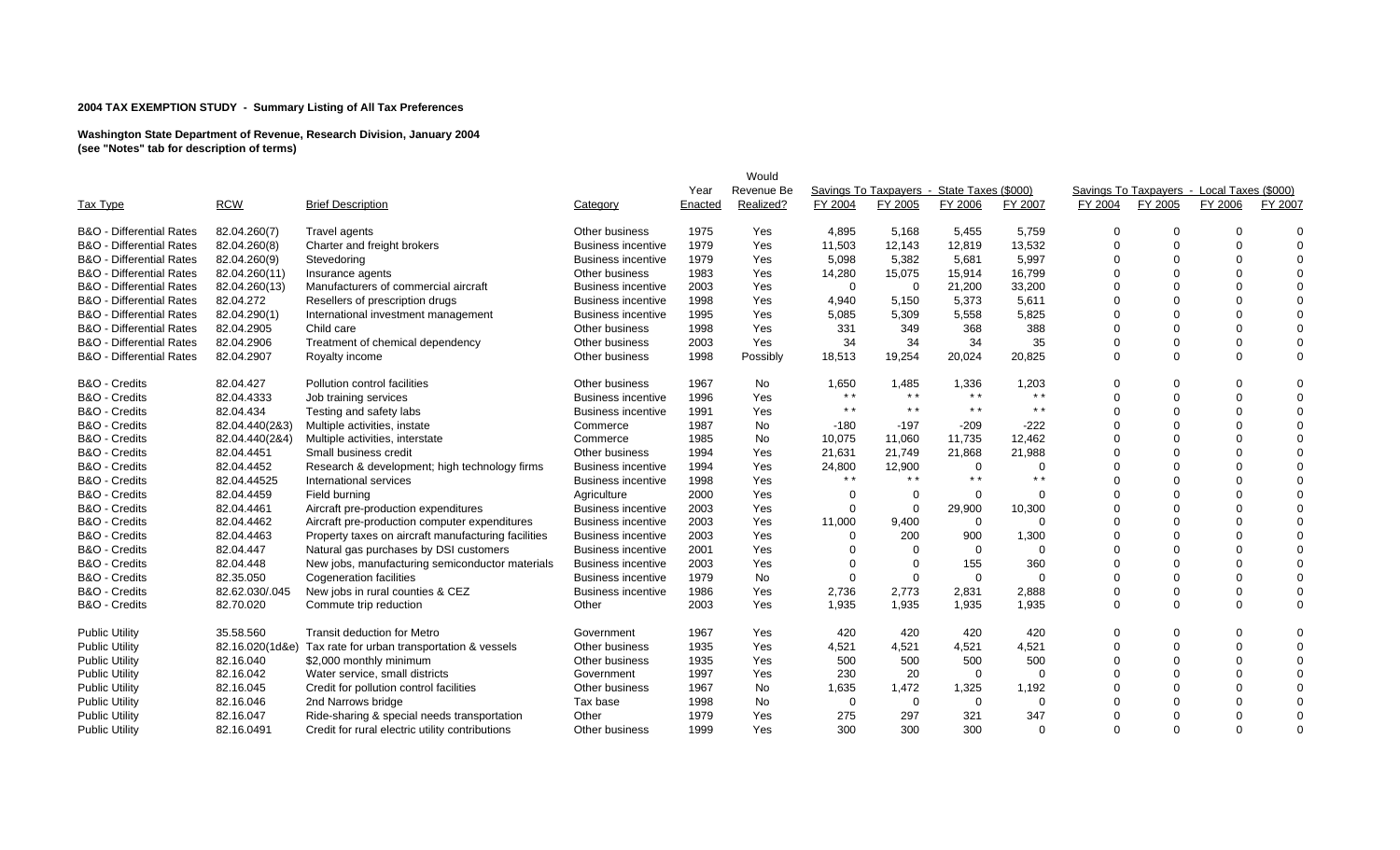|                             |                |                                                   |                           |         | Would      |          |                                            |                 |             |          |                                            |                |          |
|-----------------------------|----------------|---------------------------------------------------|---------------------------|---------|------------|----------|--------------------------------------------|-----------------|-------------|----------|--------------------------------------------|----------------|----------|
|                             |                |                                                   |                           | Year    | Revenue Be |          | Savings To Taxpayers - State Taxes (\$000) |                 |             |          | Savings To Taxpayers - Local Taxes (\$000) |                |          |
| Tax Type                    | <b>RCW</b>     | <b>Brief Description</b>                          | Category                  | Enacted | Realized?  | FY 2004  | FY 2005                                    | FY 2006         | FY 2007     | FY 2004  | FY 2005                                    | FY 2006        | FY 2007  |
| <b>Public Utility</b>       | 82.16.0495     | Credit for electricity purchased by DSI customers | <b>Business incentive</b> | 2001    | Yes        | 0        | 0                                          | $\mathbf 0$     | $\mathbf 0$ | $\Omega$ |                                            | $\Omega$       | $\Omega$ |
| <b>Public Utility</b>       | 82.16.0497     | Credit for billing discounts                      | Other business            | 2001    | Yes        | 2,500    | 2,500                                      | 2,500           | 2,500       | $\Omega$ | $\Omega$                                   | $\mathbf 0$    | $\Omega$ |
| <b>Public Utility</b>       | 82.16.050(1)   | Receipts from taxes                               | Tax base                  | 1935    | No         | 11,087   | 11,641                                     | 12,223          | 12,835      |          |                                            | $\mathbf 0$    | $\Omega$ |
| <b>Public Utility</b>       | 82.16.050(2)   | Sales for resale                                  | Tax base                  | 1935    | No         | 3,000    | 3,000                                      | 3,000           | 3,000       |          |                                            | $\Omega$       | $\Omega$ |
| <b>Public Utility</b>       | 82.16.050(3)   | Joint utility services                            | Tax base                  | 1935    | No         | 16,000   | 16,000                                     | 16,000          | 16,000      | ∩        | $\Omega$                                   | $\Omega$       | $\Omega$ |
| <b>Public Utility</b>       | 82.16.050(4)   | Cash discounts                                    | Tax base                  | 1935    | No         | 7,500    | 7,500                                      | 7,500           | 7,500       |          |                                            | $\Omega$       | $\Omega$ |
| <b>Public Utility</b>       | 82.16.050(5)   | <b>Credit losses</b>                              | Other business            | 1935    | Unlikely   | 2,100    | 2,100                                      | 2.100           | 2.100       |          |                                            | $\overline{0}$ | $\Omega$ |
| <b>Public Utility</b>       | 82.16.050(6)   | Constitutional exemptions                         | Commerce                  | 1935    | No         | 104,120  | 107,243                                    | 110,461         | 113,175     |          |                                            | $\mathbf 0$    | $\Omega$ |
| <b>Public Utility</b>       | 82.16.050(6)   | Interstate transportation, instate portion        | Commerce                  | 1935    | Possibly   | 4,633    | 4,772                                      | 4,916           | 5,063       |          |                                            | $\Omega$       | $\Omega$ |
| <b>Public Utility</b>       | 82.16.050(7)   | Irrigation water                                  | Agriculture               | 1935    | Yes        | 360      | 450                                        | 563             | 704         |          |                                            | $\Omega$       | $\Omega$ |
| <b>Public Utility</b>       | 82.16.050(8)   | Interstate transportation, through freight        | Commerce                  | 1937    | No         | 14,317   | 14,746                                     | 15,188          | 15,644      | $\Omega$ |                                            | $\Omega$       | $\Omega$ |
| <b>Public Utility</b>       | 82.16.050(8)   | Shipments to ports                                | Agriculture               | 1937    | Yes        | 6,768    | 6,971                                      | 7,180           | 7,395       | 0        |                                            | $\Omega$       | $\Omega$ |
| <b>Public Utility</b>       | 82.16.050(9)   | Electric power exported or resold                 | Tax base                  | 1989    | No         | 250,000  | 250,000                                    | 250,000         | 250,000     |          |                                            | $\mathbf 0$    | $\Omega$ |
| <b>Public Utility</b>       | 82.16.050(10)  | Water associations                                | Nonprofit - O             | 1977    | Yes        | 200      | 200                                        | 200             | 200         |          |                                            | $\Omega$       | $\Omega$ |
| <b>Public Utility</b>       | 82.16.050(11)  | Processing/disposal of sewerage                   | Tax base                  | 1987    | No         | 4,161    | 4,298                                      | 4,440           | 4,587       | ∩        |                                            | 0              | $\Omega$ |
| <b>Public Utility</b>       | 82.16.053      | Electric power, low density customer base         | Other business            | 1994    | Yes        | 1,000    | 1,000                                      | 1,000           | 1,000       | ∩        |                                            | $\mathbf 0$    | $\Omega$ |
| <b>Public Utility</b>       | 82.16.055      | Cogeneration facilities and renewable resources   | <b>Business incentive</b> | 1980    | Yes        | 200      | 200                                        | 200             | 200         | $\Omega$ | $\Omega$                                   | $\Omega$       | $\Omega$ |
| <b>Public Utility</b>       | 82.70.020      | Credit for commute trip reduction                 | Other                     | 2003    | Yes        | 315      | 315                                        | 315             | 315         | $\Omega$ | $\Omega$                                   | $\Omega$       | $\Omega$ |
| <b>Other Business Taxes</b> | 48.14.020      | Title insurance                                   | Tax base                  | 1947    | Unlikely   | 5,711    | 5,837                                      | 5,965           | 6,097       | $\Omega$ |                                            | $\mathbf 0$    | $\Omega$ |
| <b>Other Business Taxes</b> | 48.14.020      | Annuities                                         | Tax base                  | 1979    | Unlikely   | 48,666   | 52,073                                     | 55,718          | 59,618      | $\Omega$ | $\Omega$                                   | $\mathbf 0$    | $\Omega$ |
| <b>Other Business Taxes</b> | 48.14.020(3)   | Tax rate for ocean marine insurance               | <b>Business incentive</b> | 1947    | Yes        | 1,455    | 1,462                                      | 1,470           | 1,477       |          |                                            | $\Omega$       | $\Omega$ |
| <b>Other Business Taxes</b> | 48.14.0201(6a) | Medicare receipts                                 | Other business            | 1993    | Yes        | 16,817   | 17,036                                     | 17,376          | 17,863      | ∩        |                                            | $\Omega$       | $\Omega$ |
| <b>Other Business Taxes</b> | 48.14.0201(6b) | Dentistry                                         | Other business            | 1993    | Yes        | 10,239   | 10,956                                     | 11,723          | 12,543      | U        |                                            | $\mathbf 0$    | $\Omega$ |
| <b>Other Business Taxes</b> | 48.14.022      | Health insurance by Wash. State Pool              | Other business            | 1987    | Yes        | 414      | 447                                        | 483             | 522         |          |                                            | $\Omega$       | $\Omega$ |
| <b>Other Business Taxes</b> | 48.14.029      | Tax credit for international services             | <b>Business incentive</b> | 1998    | Yes        | $\Omega$ | 0                                          | $\mathbf 0$     | $\Omega$    |          |                                            | $\Omega$       | $\Omega$ |
| <b>Other Business Taxes</b> | 48.32.145      | Insurance guarantee funds                         | Other business            | 1976    | Yes        | 7,559    | 8,215                                      | 9,792           | 10,072      | $\Omega$ | $\Omega$                                   | $\mathbf 0$    | $\Omega$ |
| <b>Other Business Taxes</b> | 48.36A.240     | Fraternal benefit societies                       | Nonprofit - C             | 1947    | Yes        | 2,555    | 2,611                                      | 2,669           | 2,727       | $\Omega$ |                                            | $\Omega$       | $\Omega$ |
| <b>Other Business Taxes</b> | 67.16.106(1)   | Parimutuel tax exemption, nonprofit races         | Other business            | 1979    | Yes        | 13       | 13                                         | 14              | 14          | 0        |                                            | 0              | $\Omega$ |
| <b>Other Business Taxes</b> | 67.16.105(2)   | Differential parimutuel tax rates                 | Other business            | 1979    | No         | $\Omega$ | $\Omega$                                   | $\Omega$        | $\Omega$    | $\Omega$ | $\Omega$                                   | $\Omega$       | $\Omega$ |
| <b>Other Business Taxes</b> | 82.18.050      | Refuse collection tax; federal govt.              | Government                | 1986    | No         | 267      | 267                                        | 266             | 264         | $\Omega$ | $\Omega$                                   | $\Omega$       | $\Omega$ |
| <b>Other Business Taxes</b> | 82.19.050(1)   | Litter tax; products shipped out of state         | Tax base                  | 1992    | Yes        | 33       | 34                                         | 35              | 36          | $\Omega$ | $\Omega$                                   | $\mathbf 0$    | $\Omega$ |
| <b>Other Business Taxes</b> | 82.19.050(2)   | Litter tax; agricultural products                 | Agriculture               | 1971    | Unlikely   | 813,000  | 829,000                                    | 846,000         | 863,000     | $\Omega$ | $\Omega$                                   | $\mathbf 0$    | $\Omega$ |
| <b>Other Business Taxes</b> | 82.19.050(3)   | Litter tax; grocery co-ops                        | <b>Business incentive</b> | 2001    | Yes        | $* *$    | $* *$                                      | $\star$ $\star$ | $* *$       | $\Omega$ | $\Omega$                                   | $\Omega$       | $\Omega$ |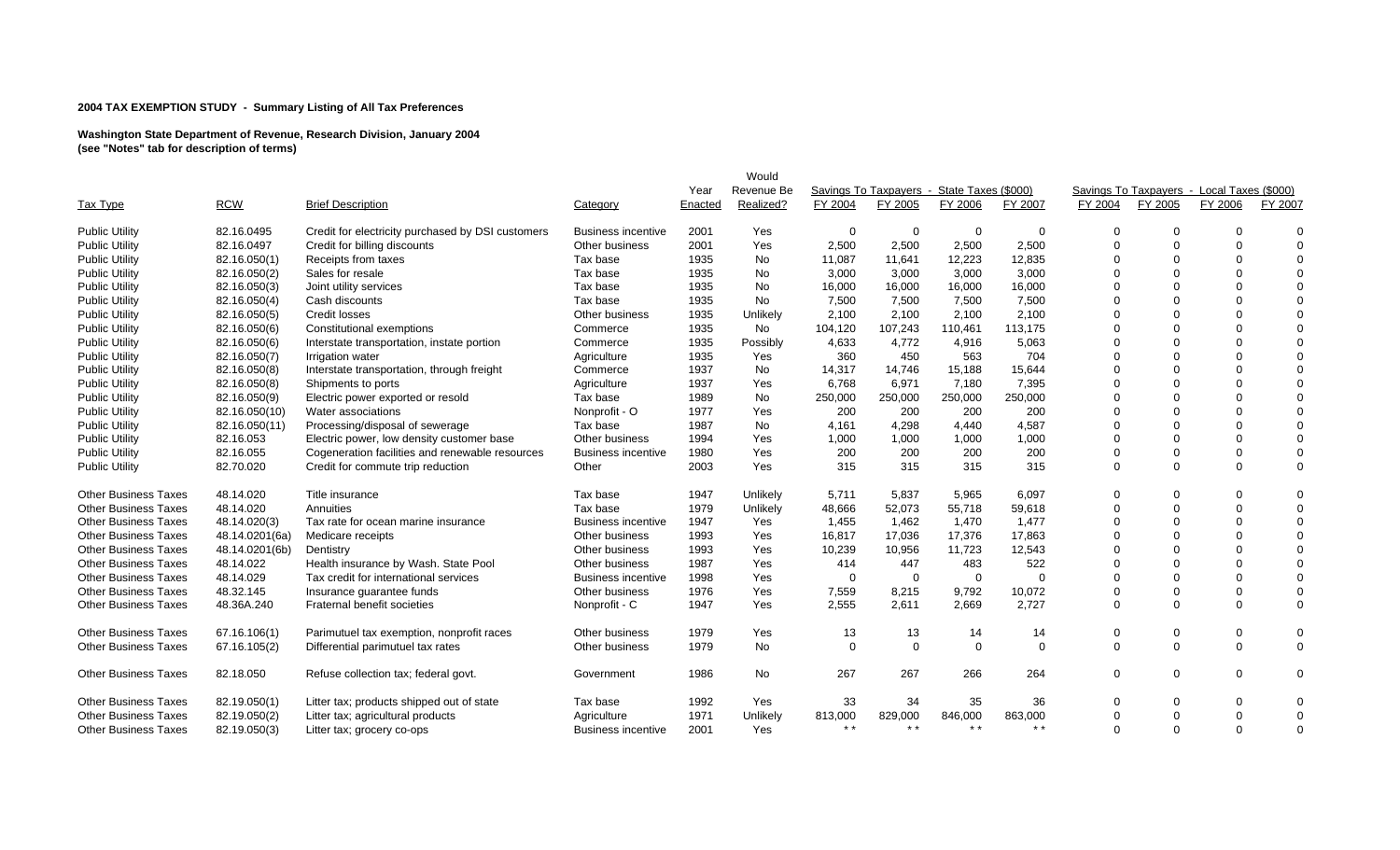|                             |               |                                                    |                |         | Would      |             |          |                                            |             |                |                                            |             |             |
|-----------------------------|---------------|----------------------------------------------------|----------------|---------|------------|-------------|----------|--------------------------------------------|-------------|----------------|--------------------------------------------|-------------|-------------|
|                             |               |                                                    |                | Year    | Revenue Be |             |          | Savings To Taxpayers - State Taxes (\$000) |             |                | Savings To Taxpavers - Local Taxes (\$000) |             |             |
| <b>Tax Type</b>             | <b>RCW</b>    | <b>Brief Description</b>                           | Category       | Enacted | Realized?  | FY 2004     | FY 2005  | FY 2006                                    | FY 2007     | FY 2004        | FY 2005                                    | FY 2006     | FY 2007     |
| <b>Other Business Taxes</b> | 82.19.050(4)  | Food & beverages consumed on-premises              | Tax base       | 2003    | Yes        | 426         | 440      | 456                                        | 472         | $\Omega$       | $\Omega$                                   | $\Omega$    | $\Omega$    |
| <b>Other Business Taxes</b> | 82.23A.030(1) | Successive uses of petroleum                       | Tax base       | 1989    | No         | 20,000      | $\Omega$ | $\Omega$                                   | $\mathbf 0$ | $\Omega$       | $\Omega$                                   | $\Omega$    | $\Omega$    |
| <b>Other Business Taxes</b> | 82.23A.030(2) | Domestic uses of petroleum                         | Individuals    | 1989    | Unlikely   | 100         | $\Omega$ | $\Omega$                                   | $\Omega$    | $\Omega$       | $\Omega$                                   | $\Omega$    | $\Omega$    |
| <b>Other Business Taxes</b> | 82.23A.030(3) | Constitutional exemptions                          | Commerce       | 1989    | <b>No</b>  | 1,000       | $\Omega$ | $\Omega$                                   | $\Omega$    | $\Omega$       | $\Omega$                                   | $\Omega$    | $\Omega$    |
| <b>Other Business Taxes</b> | 82.23A.030(4) | Uses of petroleum prior to 7/1/89                  | Tax base       | 1989    | <b>No</b>  | $\mathbf 0$ | $\Omega$ | $\Omega$                                   | $\Omega$    |                | $\Omega$                                   | $\Omega$    | $\mathbf 0$ |
| <b>Other Business Taxes</b> | 82.23A.030(5) | Fuel used in processing                            | Tax base       | 1989    | Unlikely   | 100         | $\Omega$ | $\Omega$                                   | $\Omega$    |                | $\Omega$                                   | $\Omega$    | $\mathbf 0$ |
| <b>Other Business Taxes</b> | 82.23A.030(6) | Exported petroleum products                        | Tax base       | 1989    | No         | 6,500       | $\Omega$ | $\Omega$                                   | $\Omega$    |                | $\Omega$                                   | $\Omega$    | $\mathbf 0$ |
| <b>Other Business Taxes</b> | 82.23A.030(7) | Packaged petroleum products                        | Tax base       | 1989    | Unlikely   | $\Omega$    | $\Omega$ | $\Omega$                                   | $\Omega$    |                | $\Omega$                                   | $\Omega$    | 0           |
| <b>Other Business Taxes</b> | 82.23A.040(1) | Petroleum exported in vehicle fuel tanks           | Tax base       | 1989    | No         | 100         | $\Omega$ | $\Omega$                                   | $\Omega$    |                | $\Omega$                                   | $\Omega$    | $\mathbf 0$ |
| <b>Other Business Taxes</b> | 82.23A.040(2) | Credit for taxes on petroleum paid in other states | Commerce       | 1989    | No         | $\Omega$    | $\Omega$ | $\Omega$                                   | $\Omega$    | $\Omega$       | $\Omega$                                   | $\Omega$    | $\mathbf 0$ |
| <b>Other Business Taxes</b> | 82.23B.030    | Oil spill tax, secondary transportation            | Tax base       | 1991    | Unlikely   | 200         | 200      | 200                                        | 200         | $\Omega$       | $\Omega$                                   | $\Omega$    | $\Omega$    |
| <b>Other Business Taxes</b> | 82.23B.040    | Exported petroleum products                        | Tax base       | 1991    | Unlikely   | 2,350       | 2,350    | 2,350                                      | 2,350       | $\Omega$       | $\Omega$                                   | $\mathbf 0$ | $\mathbf 0$ |
| <b>Other Business Taxes</b> | 82.23B.045    | Credit for nonfuel uses of petroleum               | Tax base       | 1991    | No         | 250         | 250      | 250                                        | 250         | $\Omega$       | $\Omega$                                   | $\Omega$    | $\Omega$    |
| <b>Other Business Taxes</b> | 82.27.010     | Fish tax exemption for tuna, mackerel & jack       | Other business | 1995    | Yes        | 30          | 30       | 30                                         | 30          | $\Omega$       | $\Omega$                                   | $\Omega$    | $\Omega$    |
| <b>Other Business Taxes</b> | 82.27.020     | Differential fish tax rates                        | Other business | 1980    | Yes        | 1,881       | 1,881    | 1,881                                      | 1,881       | $\Omega$       | $\Omega$                                   | $\Omega$    | $\Omega$    |
| <b>Other Business Taxes</b> | 82.27.030(1)  | Imported frozen/packaged fish                      | Tax base       | 1980    | No         | 123         | 123      | 123                                        | 123         |                | $\Omega$                                   | $\Omega$    | $\Omega$    |
| <b>Other Business Taxes</b> | 82.27.030(2)  | Commercially grown fish/shellfish                  | Tax base       | 1980    | No         | 135         | 135      | 140                                        | 140         | $\Omega$       | $\Omega$                                   | $\Omega$    | $\mathbf 0$ |
| <b>Other Business Taxes</b> | 82.27.030(3)  | Imported fish                                      | Tax base       | 1980    | No         | 10          | 10       | 10                                         | 10          | $\Omega$       | $\Omega$                                   | $\Omega$    | $\mathbf 0$ |
| <b>Other Business Taxes</b> | 82.27.040     | Credit for taxes on fish paid in other states      | Tax base       | 1980    | No         | 222         | 222      | 222                                        | 222         | $\Omega$       | $\Omega$                                   | $\Omega$    | $\mathbf 0$ |
| <b>Other Business Taxes</b> | 82.64.030(1)  | Succesive possession of soft drink syrup           | Tax base       | 1989    | No         | 8,835       | 8,835    | 8,835                                      | 8,835       | $\Omega$       | $\Omega$                                   | $\Omega$    | $\Omega$    |
| <b>Other Business Taxes</b> | 82.64.030(2)  | Exported syrup                                     | Tax base       | 1989    | No         | 1,140       | 1,140    | 1,140                                      | 1,140       | $\Omega$       | $\Omega$                                   | $\Omega$    | $\mathbf 0$ |
| <b>Other Business Taxes</b> | 82.64.030(3)  | Trademarked beverages                              | Tax base       | 1991    | No         | $\Omega$    | $\Omega$ | $\Omega$                                   | $\Omega$    | $\Omega$       | $\Omega$                                   | $\Omega$    | $\mathbf 0$ |
| <b>Other Business Taxes</b> | 82.64.030(4)  | Possession of soft drink syrup prior to 6/1/91     | Tax base       | 1989    | No         | $\Omega$    | $\Omega$ | $\Omega$                                   | $\Omega$    | $\Omega$       | $\Omega$                                   | $\Omega$    | $\mathbf 0$ |
| <b>Other Business Taxes</b> | 82.64.040     | Credit for taxes on syrup paid in other states     | Tax base       | 1989    | No         | $\Omega$    | $\Omega$ | $\Omega$                                   | $\Omega$    | $\Omega$       | $\Omega$                                   | $\Omega$    | $\Omega$    |
| Sales/use - Farm            | 82.04.050(3e) | Horticultural services for farmers                 | Agriculture    | 1993    | Yes        | 6,500       | 6,695    | 6,896                                      | 7,102       | 1,500          | 1,545                                      | 1,591       | 1,639       |
| Sales/use - Farm            | 82.04.050(8)  | Feed and seed                                      | Agriculture    | 1935    | Unlikely   | 45,543      | 47,820   | 50,211                                     | 52,721      | 10,510         | 11,035                                     | 11,587      | 12,166      |
| Sales/use - Farm            | 82.04.050(8)  | Fertilizer and chemical spray                      | Agriculture    | 1943    | Yes        | 39,022      | 40,973   | 43,022                                     | 45,173      | 8,405          | 8,825                                      | 9,266       | 9,730       |
| Sales/use - Farm            | 82.04.050(8)  | Pollination agents                                 | Agriculture    | 1993    | Yes        | 18          | 19       | 19                                         | 20          | $\overline{4}$ | 4                                          | 4           | 5           |
| Sales/use - Farm            | 82.04.050(8)  | Conservation & habitat development                 | Agriculture    | 1997    | Yes        | 48          | 49       | 50                                         | 51          | 12             | 12                                         | 13          | 13          |
| Sales/use - Farm            | 82.04.213     | Christmas tree production                          | Agriculture    | 1987    | Yes        | 403         | 403      | 403                                        | 403         | 93             | 93                                         | 93          | 93          |
| Sales/use - Farm            | 82.08.0257    | Farm auction sales                                 | Agriculture    | 1943    | Yes        | 402         | 402      | 402                                        | 402         | 93             | 93                                         | 93          | 93          |
| Sales/use - Farm            | 82.08.0259    | Breeding livestock; cattle & milk cows             | Agriculture    | 1945    | Yes        | 4.301       | 4.430    | 4,563                                      | 4.700       | 993            | 1.022                                      | 1.053       | 1,085       |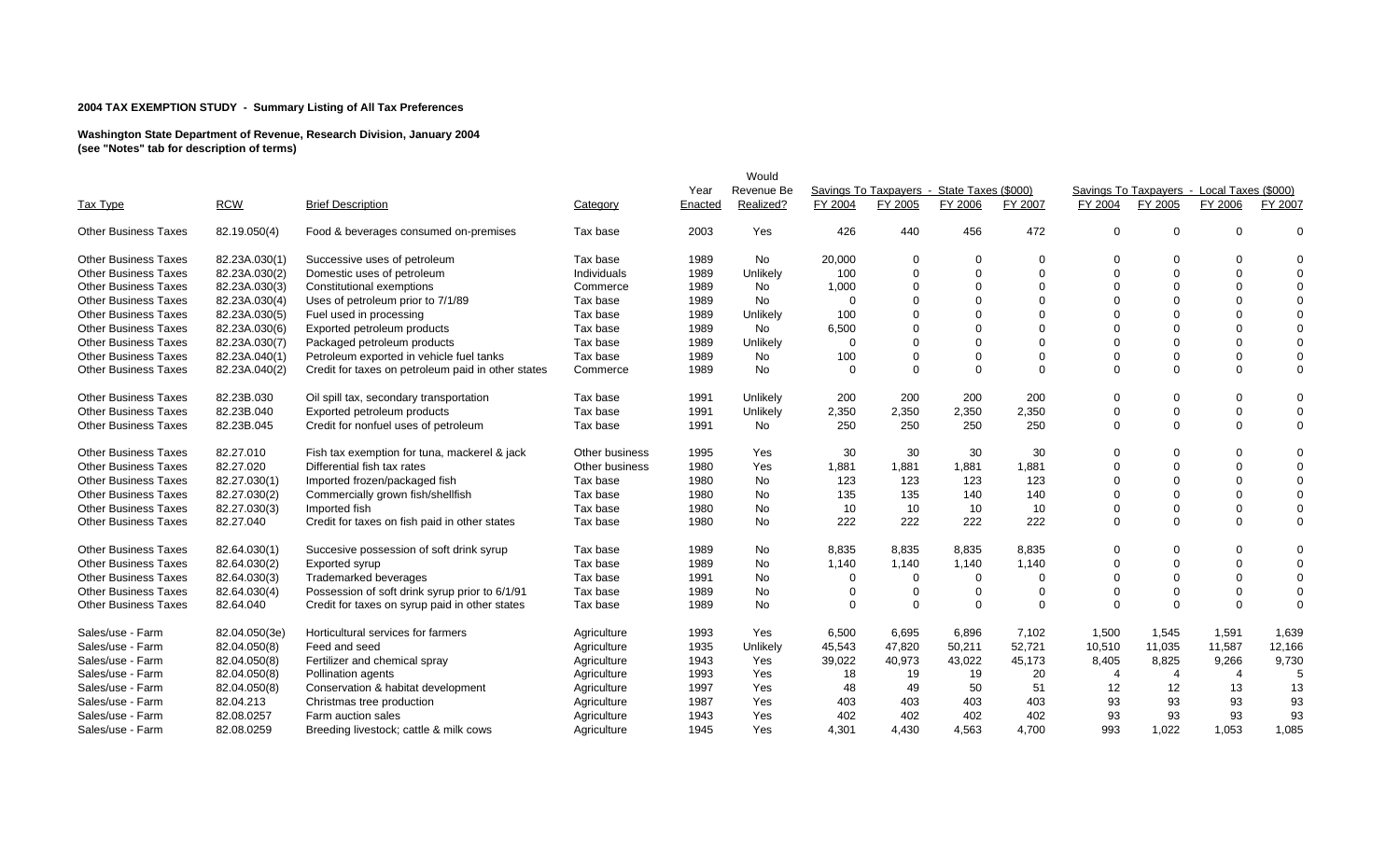|                      |               |                                                    |                           |         | Would      |             |                                            |                 |                 |             |                                            |                 |                 |
|----------------------|---------------|----------------------------------------------------|---------------------------|---------|------------|-------------|--------------------------------------------|-----------------|-----------------|-------------|--------------------------------------------|-----------------|-----------------|
|                      |               |                                                    |                           | Year    | Revenue Be |             | Savings To Taxpavers - State Taxes (\$000) |                 |                 |             | Savings To Taxpavers - Local Taxes (\$000) |                 |                 |
| Tax Type             | <b>RCW</b>    | <b>Brief Description</b>                           | Category                  | Enacted | Realized?  | FY 2004     | FY 2005                                    | FY 2006         | FY 2007         | FY 2004     | FY 2005                                    | FY 2006         | FY 2007         |
| Sales/use - Farm     | 82.08.0267    | Poultry used in production                         | Agriculture               | 1961    | Yes        | 1,786       | 1,840                                      | 1,895           | 1,952           | 412         | 425                                        | 437             | 450             |
| Sales/use - Farm     | 82.08.0272    | Semen for artifical insemination                   | Agriculture               | 1965    | Yes        | 477         | 477                                        | 477             | 477             | 110         | 110                                        | 110             | 110             |
| Sales/use - Farm     | 82.08.02745   | Farm-worker housing                                | Agriculture               | 1996    | Yes        | 624         | 624                                        | 624             | 624             | 182         | 182                                        | 182             | 182             |
| Sales/use - Farm     | 82.08.0277    | Pollen                                             | Agriculture               | 1967    | Yes        | 20          | 20                                         | 20              | 20              | 5           | 5                                          | -5              |                 |
| Sales/use - Farm     | 82.08.0288    | Leased irrigation equipment                        | Agriculture               | 1983    | Yes        | 6,430       | 6,559                                      | 6,690           | 6,824           | 1,484       | 1,514                                      | 1,544           | 1,575           |
| Sales/use - Farm     | 82.08.0294    | Fish feed for aquaculture                          | Agriculture               | 1985    | Yes        | 102         | 102                                        | 102             | 102             | 23          | 23                                         | 23              | 23              |
| Sales/use - Farm     | 82.08.0295    | Sale/leaseback, equipment used in processing       | Agriculture               | 1986    | Yes        | $\mathbf 0$ | $\mathbf 0$                                | $\Omega$        | $\Omega$        | $\Omega$    | $\Omega$                                   | $\mathbf 0$     | $\Omega$        |
| Sales/use - Farm     | 82.08.0296    | Livestock feed                                     | Agriculture               | 1986    | Yes        | 116         | 116                                        | 116             | 116             | 27          | 27                                         | 27              | 27              |
| Sales/use - Farm     | 82.08.0311    | Packing materials for horticultural products       | Agriculture               | 1988    | Yes        | 197         | 197                                        | 197             | 197             | 46          | 46                                         | 46              | 46              |
| Sales/use - Farm     | 82.08.840     | Field burning equipment                            | Agriculture               | 2000    | Yes        | 243         | 243                                        | 122             | $\overline{0}$  | 71          | 71                                         | 36              | $\mathbf 0$     |
| Sales/use - Farm     | 82.08.880     | Medicine for livestock                             | Agriculture               | 2001    | Yes        | 1,256       | 1,294                                      | 1,332           | 1,372           | 367         | 378                                        | 389             | 401             |
| Sales/use - Farm     | 82.08.890     | Dairy nutrient management equipment                | Agriculture               | 2001    | Yes        | 264         | 305                                        | 345             | 345             | 77          | 89                                         | 101             | 101             |
| Sales/use - Farm     | 82.08.900     | Anaerobic digesters for dairies                    | Agriculture               | 2001    | Yes        | $\Omega$    | $\mathbf 0$                                | $\Omega$        | $\overline{0}$  | $\Omega$    | $\Omega$                                   | $\mathbf 0$     | $\Omega$        |
| Sales/use - Farm     | 82.08.910     | Gas for heating chicken houses                     | Agriculture               | 2001    | Yes        | 293         | 293                                        | 293             | 293             | 86          | 86                                         | 86              | 86              |
| Sales/use - Farm     | 82.08.920     | Bedding materials for chickens                     | Agriculture               | 2001    | Yes        | 73          | 73                                         | 73              | 73              | 21          | 21                                         | 21              | 21              |
| Sales/use - Producer | 82.04.050(1d) | Ferrosilicon                                       | <b>Business incentive</b> | 1986    | Yes        | $\Omega$    | $\Omega$                                   | $\Omega$        | $\Omega$        | $\Omega$    | 0                                          | $\Omega$        | $\Omega$        |
| Sales/use - Producer | 82.08.0255(1) | Fuel for aircraft research                         | <b>Business incentive</b> | 1963    | Yes        | $\mathbf 0$ | $\Omega$                                   | $\Omega$        | $\mathbf 0$     | $\mathbf 0$ | $\Omega$                                   | $\mathbf 0$     | $\Omega$        |
| Sales/use - Producer | 82.08.02565   | Manufacturing machinery                            | <b>Business incentive</b> | 1995    | Yes        | 148,900     | 162,400                                    | 176,500         | 192,400         | 43,200      | 47,100                                     | 51,200          | 55,800          |
| Sales/use - Producer | 82.08.02566   | Equipment for designing aircraft parts             | <b>Business incentive</b> | 1997    | Yes        | 291         | 302                                        | 315             | 328             | 84          | 88                                         | 91              | 95              |
| Sales/use - Producer | 82.08.02567   | Electric generating equipment; renewable resources | <b>Business incentive</b> | 1996    | Yes        | 9,750       | 13,000                                     | 13,000          | 13,000          | 2,850       | 3,800                                      | 3,800           | 3,800           |
| Sales/use - Producer | 82.08.02568   | Anodes and cathodes for aluminum production        | <b>Business incentive</b> | 1996    | Yes        | 2,719       | 2,871                                      | 2,874           | 2,977           | 788         | 832                                        | 833             | 863             |
| Sales/use - Producer | 82.08.026     | Natural and manufactured gas                       | Tax base                  | 1989    | <b>No</b>  | 15,983      | 18,860                                     | 22,255          | 26,260          | $-22,457$   | $-26,499$                                  | $-31,269$       | $-36,898$       |
| Sales/use - Producer | 82.08.0274    | Form lumber                                        | Other business            | 1965    | Yes        | $\Omega$    | 0                                          | $\Omega$        | $\Omega$        | 0           | $\Omega$                                   | $\Omega$        | $\Omega$        |
| Sales/use - Producer | 82.08.0276    | Wearing apparel for display purposes               | Other business            | 1967    | Yes        | $\Omega$    | $\Omega$                                   | $\Omega$        | $\Omega$        | $\Omega$    | $\Omega$                                   | $\Omega$        | $\Omega$        |
| Sales/use - Producer | 82.08.0298    | Fishing boat fuel                                  | Other business            | 1987    | Yes        | 729         | 735                                        | 762             | 796             | 213         | 215                                        | 223             | 233             |
| Sales/use - Producer | 82.08.0315    | Film & video production equipment                  | <b>Business incentive</b> | 1995    | Yes        | 580         | 580                                        | 580             | 580             | 170         | 170                                        | 170             | 170             |
| Sales/use - Producer | 82.08.810     | Air pollution control facilities                   | <b>Business incentive</b> | 1997    | Yes        | $* *$       | $* *$                                      | $\star$ $\star$ | $\star$ $\star$ | $* *$       | $* *$                                      | $\star$ $\star$ | $* *$           |
| Sales/use - Producer | 82.08.811     | Coal for thermal generating plants                 | <b>Business incentive</b> | 1997    | Yes        | $* *$       | $* *$                                      | $* *$           | $* *$           | $* *$       | $* *$                                      | $* *$           | $\star$ $\star$ |
| Sales/use - Producer | 82.08.820     | Tax remittance for warehouse expansion             | <b>Business incentive</b> | 1997    | Yes        | 2,806       | 2,890                                      | 2,977           | 3,066           | ∩           |                                            | $\mathbf 0$     | $\mathbf 0$     |
| Sales/use - Producer | 82.08.955     | Distribution of biodiesel/alcohol fuels            | <b>Business incentive</b> | 2003    | Yes        | 12          | 18                                         | 18              | 19              |             |                                            | 5               | 5               |
| Sales/use - Producer | 82.08.960     | Distribution of wood biomass fuel                  | <b>Business incentive</b> | 2003    | Yes        | $\Omega$    | $\Omega$                                   | $\Omega$        | $\Omega$        |             | ∩                                          | $\mathbf 0$     | $\Omega$        |
| Sales/use - Producer | 82.08.965     | Production of semiconductor materials              | <b>Business incentive</b> | 2003    | Yes        | ∩           | $\Omega$                                   | 700             | 1,700           |             | $\Omega$                                   | 200             | 500             |
| Sales/use - Producer | 82.08.970     | Gasses/chemicals for semiconductor materials       | <b>Business incentive</b> | 2003    | Yes        | $\Omega$    | $\Omega$                                   | 210             | 540             | $\Omega$    | $\Omega$                                   | 60              | 160             |
| Sales/use - Producer | 82.08.975     | Aircraft pre-production computer expenditures      | <b>Business incentive</b> | 2003    | Yes        | 1,900       | 2,800                                      | 3,300           | 3,500           | 550         | 810                                        | 960             | 1,015           |
| Sales/use - Producer | 82.08.980     | Production of super-efficient aircraft             | <b>Business incentive</b> | 2003    | Yes        | 0           | 20,500                                     | 2,900           | $\Omega$        | $\Omega$    | 6,000                                      | 800             | $\Omega$        |
| Sales/use - Producer | 82.12.010(1)  | Use tax on rental value                            | Other business            | 1985    | Yes        | 1,535       | 1.646                                      | 1.717           | 1.793           | 331         | 355                                        | 370             | 386             |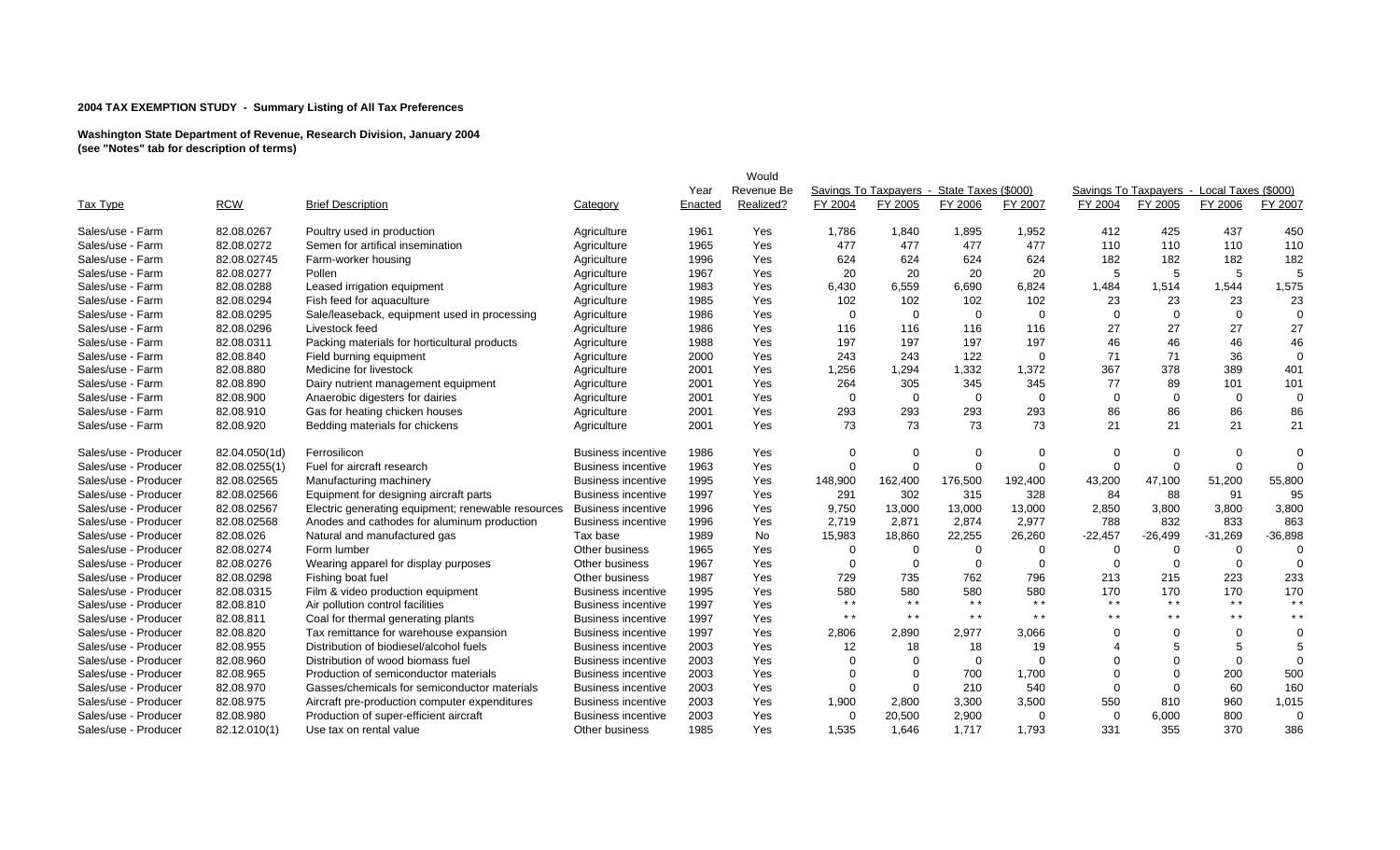|                        |                |                                                  |                |         | Would      |                |                                            |                |                |             |           |                                            |          |
|------------------------|----------------|--------------------------------------------------|----------------|---------|------------|----------------|--------------------------------------------|----------------|----------------|-------------|-----------|--------------------------------------------|----------|
|                        |                |                                                  |                | Year    | Revenue Be |                | Savings To Taxpavers - State Taxes (\$000) |                |                |             |           | Savings To Taxpavers - Local Taxes (\$000) |          |
| <b>Tax Type</b>        | <b>RCW</b>     | <b>Brief Description</b>                         | Category       | Enacted | Realized?  | FY 2004        | FY 2005                                    | FY 2006        | FY 2007        | FY 2004     | FY 2005   | FY 2006                                    | FY 2007  |
| Sales/use - Producer   | 82.12.0263     | <b>Extracted fuel</b>                            | Other business | 1949    | Yes        | 2,106          | 1,927                                      | 1,985          | 2,064          | 616         | 563       | 580                                        | 603      |
| Sales/use - Producer   | 82.12.0265     | Bailed tangible personal property for R&D        | Other business | 1951    | Yes        | 659            | 679                                        | 699            | 720            | 193         | 198       | 204                                        | 210      |
| Sales/use - Producer   | 82.12.0272     | Display items for trade shows                    | Other business | 1971    | Yes        | 539            | 555                                        | 572            | 589            | 157         | 162       | 167                                        | 172      |
| Sales/use - Producer   | 82.12.800      | Use of vessels by manufacturers/dealers          | Other business | 1997    | Yes        | 309            | 327                                        | 345            | 363            | 90          | 96        | 102                                        | 105      |
| Sales/use - Interstate | 82.08.0254     | Constitutionally exempt sales                    | Commerce       | 1935    | <b>No</b>  | 136,109        | 145,909                                    | 152,235        | 158.963        | 35,598      | 38,161    | 39,815                                     | 41,575   |
| Sales/use - Interstate | 82.08.0255(2)  | Special fuel                                     | Commerce       | 1983    | No         | 1,370          | 1,316                                      | 1,397          | 1,505          | 401         | 385       | 408                                        | 440      |
| Sales/use - Interstate | 82.08.0261     | Items used in interstate commerce                | Commerce       | 1935    | Unlikely   | 109            | 117                                        | 122            | 128            | 29          | 31        | 31                                         | 33       |
| Sales/use - Interstate | 82.08.0262     | Interstate transportation equipment              | Commerce       | 1949    | Unlikely   | 69,057         | 74,030                                     | 77,239         | 80,653         | 20,186      | 21,639    | 22,578                                     | 23,575   |
| Sales/use - Interstate | 82.08.0263     | Vehicles in interstate commerce                  | Commerce       | 1949    | Unlikely   | 11,744         | 12,590                                     | 13,136         | 13.716         | 3,072       | 3,293     | 3,436                                      | 3,587    |
| Sales/use - Interstate | 82.08.0264     | Vehicles sold to nonresidents                    | Individuals    | 1935    | No         | 35,814         | 38,392                                     | 40,056         | 41,827         | 10,487      | 11,242    | 11,730                                     | 12,248   |
| Sales/use - Interstate | 82.08.0265     | Repaired items delivered to other states         | Individuals    | 1959    | <b>No</b>  | 3,712          | 3,979                                      | 4,152          | 4,335          | 971         | 1,041     | 1,086                                      | 1,134    |
| Sales/use - Interstate | 82.08.0266     | Boats sold to nonresidents                       | Individuals    | 1959    | Unlikely   | 5,067          | 5,431                                      | 5,667          | 5,917          | 1,325       | 1,421     | 1,482                                      | 1,548    |
| Sales/use - Interstate | 82.08.0268     | Farm machinery sold to nonresidents              | Agriculture    | 1961    | Unlikely   | 3,586          | 3,844                                      | 4,011          | 4,188          | 1,048       | 1,124     | 1,173                                      | 1,224    |
| Sales/use - Interstate | 82.08.0269     | Purchases by residents of Alaska & Hawaii        | Individuals    | 1961    | No         | $\mathbf 0$    | $\Omega$                                   | $\Omega$       | $\mathbf 0$    | $\Omega$    | $\Omega$  | $\Omega$                                   | $\Omega$ |
| Sales/use - Interstate | 82.08.0273     | Purchases by nonresidents, no or low sales taxes | Individuals    | 1965    | Possibly   | 39,002         | 41,810                                     | 43,623         | 45,551         | 11,401      | 12,222    | 12,751                                     | 13,315   |
| Sales/use - Interstate | 82.08.0279     | Nonresidents' rental cars                        | Commerce       | 1980    | Unlikely   | 14             | 15                                         | 16             | 17             | $\Delta$    |           | 5                                          |          |
| Sales/use - Interstate | 82.08.050(5)   | Sellers with limited connection to Washington    | Other business | 2003    | Unlikely   | $\Omega$       | $\Omega$                                   | $\Omega$       | $\Omega$       |             |           | $\Omega$                                   | $\Omega$ |
| Sales/use - Interstate | 82.08.850      | Conifer seedings sold out of state               | Agriculture    | 2001    | Yes        | 16             | 16                                         | 16             | 16             |             |           |                                            |          |
| Sales/use - Interstate | 82.12.0251     | Nonresidents' personal property                  | Individuals    | 1935    | Unlikely   | 4,041,595      | 4,332,590                                  | .520,408<br>4  | 4,720,210      | 1,181,389   | 1.266.449 | 1,321,350                                  | ,379,754 |
| Sales/use - Interstate | 82.12.0254     | Vehicles used in commerce                        | Commerce       | 1937    | No         | 30,473         | 32,667                                     | 34,084         | 35,590         | 7,970       | 8,544     | 8,914                                      | 9,308    |
| Sales/use - Interstate | 82.12.0266     | Vehicles acquired while in military service      | Individuals    | 1963    | Yes        | 1,756          | 1,883                                      | 1,965          | 2,051          | 513         | 550       | 574                                        | 600      |
| Sales/use - Public     | 82.04.050(7)   | Labor for local road construction                | Government     | 1943    | Yes        | 74,894         | 79,349                                     | 84,102         | 89,174         | 18,435      | 19,532    | 20,702                                     | 21,951   |
| Sales/use - Public     | 82.04.050(9)   | Labor for Federal government structures          | Government     | 1975    | No         | 27,255         | 29,217                                     | 30,483         | 31,831         | 7,967       | 8,540     | 8,911                                      | 9,304    |
| Sales/use - Public     | 82.08.02525    | Copies of public records                         | Individuals    | 1996    | Yes        | 22             | 22                                         | 22             | 22             | 6           | 6         | 6                                          | 6        |
| Sales/use - Public     | 82.08.0255(1b) | Fuel for urban transit                           | Government     | 1980    | Yes        | 1,317          | 1,338                                      | 1,397          | 1,466          | 385         | 391       | 408                                        | 429      |
| Sales/use - Public     | 82.08.0256     | Public utility property                          | Government     | 1935    | Yes        | $\Omega$       | $\Omega$                                   | $\Omega$       | $\Omega$       | ∩           |           | $\Omega$                                   | $\Omega$ |
| Sales/use - Public     | 82.08.02569    | Gravitational wave observatory                   | Government     | 1996    | <b>No</b>  | $\Omega$       | $\Omega$                                   | $\Omega$       | $\Omega$       | ∩           | $\Omega$  | $\Omega$                                   | $\Omega$ |
| Sales/use - Public     | 82.08.0271     | Expenditures for watershed & flood protection    | Government     | 1963    | Yes        | 25             | 26                                         | 27             | 27             | 7           | 8         | 8                                          | 8        |
| Sales/use - Public     | 82.08.0275     | Sand & gravel for local road construction        | Government     | 1965    | Yes        | 1,503          | 1,586                                      | 1,675          | 1,768          | 439         | 464       | 490                                        | 517      |
| Sales/use - Public     | 82.08.0278     | Annexation sales                                 | Government     | 1970    | Yes        | $\mathbf 0$    | $\mathbf 0$                                | $\Omega$       | $\mathbf 0$    | $\mathbf 0$ | $\Omega$  | $\Omega$                                   | $\Omega$ |
| Sales/use - Public     | 82.08.0285     | Ferry boats                                      | Government     | 1977    | Yes        | 5,302          | 5,302                                      | 5,986          | 5,986          | 1,550       | 1,550     | 1,750                                      | 1,750    |
| Sales/use - Public     | 82.08.0287     | Ride-sharing vehicles                            | Other          | 1980    | Yes        | 401            | 441                                        | 485            | 534            | 117         | 129       | 142                                        | 156      |
| Sales/use - Public     | 82.08.02875    | Football stadium/exhibition center parking       | Government     | 1997    | Yes        | 286            | 286                                        | 286            | 286            | 84          | 84        | 84                                         | 84       |
| Sales/use - Public     | 82.08.02915    | Housing for youth in crisis                      | Nonprofit - H  | 1995    | Yes        | 65             | 67                                         | 69             | 71             | 19          | 20        | 20                                         | 21       |
| Sales/use - Public     | 82.08.0299     | Lodging for homeless persons                     | Individuals    | 1988    | Yes        | $\overline{7}$ | $\overline{7}$                             | $\overline{7}$ | $\overline{7}$ | 6           | 6         | 6                                          | 6        |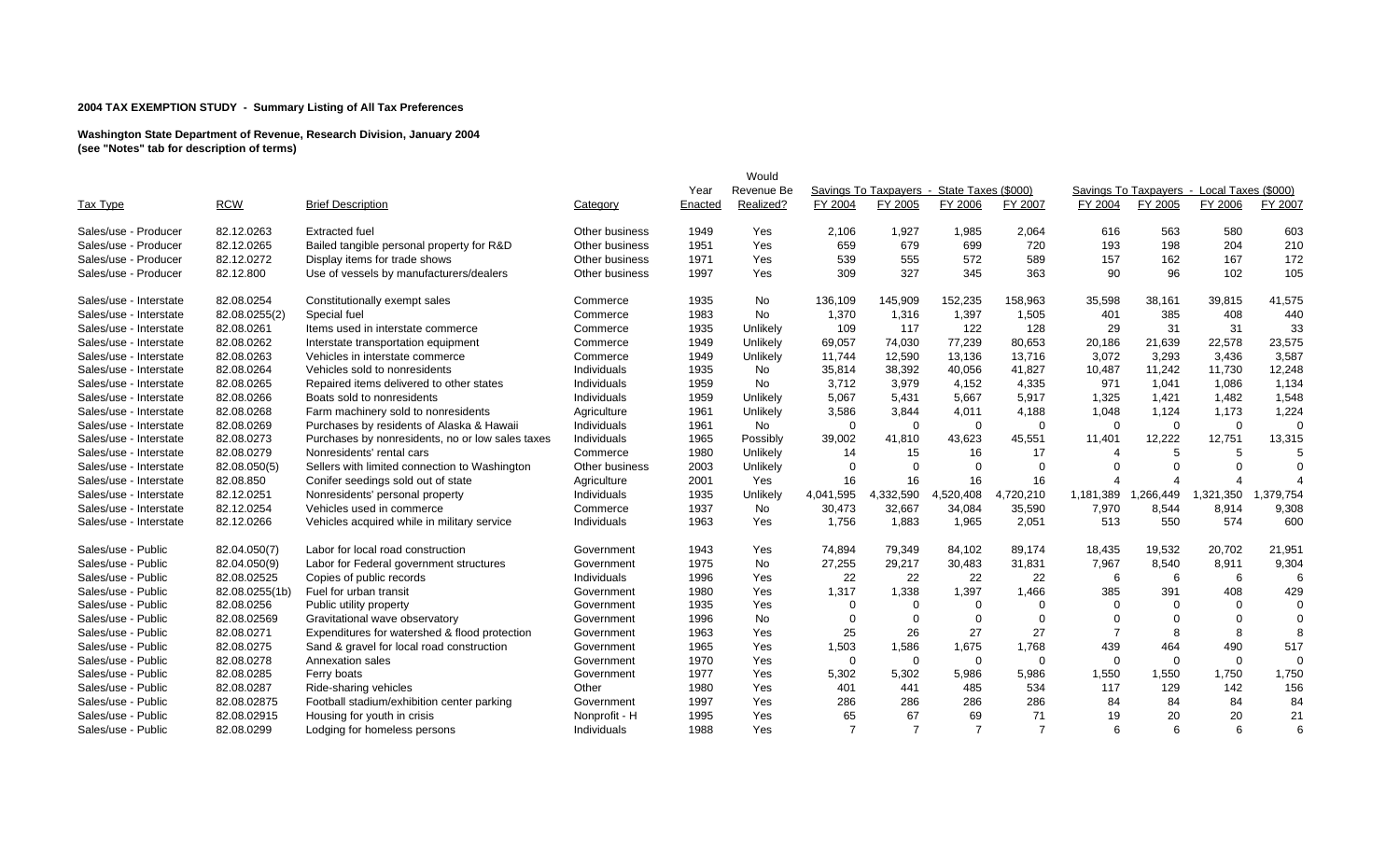|                    |                |                                                |                |         | Would      |              |           |                                            |                |          |          |                                            |          |
|--------------------|----------------|------------------------------------------------|----------------|---------|------------|--------------|-----------|--------------------------------------------|----------------|----------|----------|--------------------------------------------|----------|
|                    |                |                                                |                | Year    | Revenue Be |              |           | Savings To Taxpavers - State Taxes (\$000) |                |          |          | Savings To Taxpayers - Local Taxes (\$000) |          |
| Tax Type           | <b>RCW</b>     | <b>Brief Description</b>                       | Category       | Enacted | Realized?  | FY 2004      | FY 2005   | FY 2006                                    | FY 2007        | FY 2004  | FY 2005  | FY 2006                                    | FY 2007  |
| Sales/use - Public | 82.08.0316     | Cigarettes sold via tribal contracts           | Government     | 2001    | <b>No</b>  | <sup>0</sup> | $\Omega$  |                                            | $\Omega$       | $\Omega$ |          | $\Omega$                                   | $\Omega$ |
| Sales/use - Public | 82.08.834      | Sale/leasebacks for Regional Transp. Authority | Government     | 2000    | No         | $\Omega$     | $\Omega$  | $\Omega$                                   | $\Omega$       | O        |          | $\Omega$                                   | $\Omega$ |
| Sales/use - Public | 82.08.870      | Motorcycles used for rider training            | Government     | 2001    | Yes        | 3            | 3         | 3                                          | 3              |          |          |                                            |          |
| Sales/use - Public | 82.12.02545    | Naval aircraft training equipment              | Government     | 1995    | No         | $\Omega$     | $\Omega$  | $\Omega$                                   | $\mathbf 0$    | $\Omega$ | $\Omega$ | $\mathbf 0$                                | $\Omega$ |
| Sales/use - Public | 82.12.02595    | Donations to nonprofits & government           | Nonprofit - O  | 1995    | Yes        | 441          | 450       | 461                                        | 470            | 129      | 132      | 135                                        | 138      |
| Sales/use - Public | 82.12.0264     | Driver training vehicles                       | Government     | 1955    | Yes        | 93           | 96        | 99                                         | 102            | 27       | 28       | 29                                         | 30       |
| Sales/use - Public | 82.12.0284     | Computers donated to schools                   | Government     | 1983    | Yes        | 100          | 103       | 106                                        | 110            | 29       | 30       | 31                                         | 32       |
| Sales/use - Health | 82.04.050(2a)  | Hospital laundry service                       | Nonprofit - H  | 1973    | Yes        | 1,115        | 1,177     | 1,241                                      | 1,310          | 326      | 344      | 363                                        | 382      |
| Sales/use - Health | 82.08.02795    | Free public hospitals                          | Other          | 1993    | Yes        | 77           | 79        | 82                                         | 84             | 19       | 20       | 20                                         | 21       |
| Sales/use - Health | 82.08.02805    | Blood, bone & tissue banks                     | Nonprofit - H  | 1995    | Yes        | 299          | 308       | 318                                        | 327            | 88       | 90       | 93                                         | 96       |
| Sales/use - Health | 82.08.02806    | Human body parts                               | Other          | 1996    | Yes        | 463          | 496       | 517                                        | 540            | 135      | 145      | 151                                        | 158      |
| Sales/use - Health | 82.08.02807    | Organ procurement                              | Nonprofit - H  | 2002    | Yes        | $* *$        | $* *$     | $* *$                                      | $* *$          | $* *$    | $* *$    | $* *$                                      | $* *$    |
| Sales/use - Health | 82.08.0281     | Prescription drugs                             | Individuals    | 1974    | Yes        | 219,011      | 234,780   | 244,958                                    | 255,785        | 64,019   | 68,628   | 71,603                                     | 74,768   |
| Sales/use - Health | 82.08.0283     | Medical devices                                | Individuals    | 1975    | Yes        | 73,004       | 78,260    | 81,653                                     | 85,262         | 21,340   | 22,876   | 23,868                                     | 24,923   |
| Sales/use - Health | 82.08.925      | Dietary supplements                            | Individuals    | 2003    | Yes        | 2,242        | 2,343     | 2,449                                      | 2,559          | 655      | 685      | 716                                        | 748      |
| Sales/use - Health | 82.08.935      | Drug delivery systems                          | Individuals    | 2003    | Yes        | 27           | 28        | 29                                         | 31             | 8        | 8        | 9                                          | 9        |
| Sales/use - Health | 82.08.940      | Over-the-counter drugs sold via prescription   | Individuals    | 2003    | Yes        | 7,732        | 8,060     | 8,410                                      | 8,782          | 2,260    | 2,356    | 2,458                                      | 2,567    |
| Sales/use - Health | 82.08.945      | Kidney dialysis equipment                      | Other business | 2003    | <b>No</b>  | $\Omega$     | $\Omega$  | $\Omega$                                   | $\Omega$       | $\Omega$ | $\Omega$ | $\Omega$                                   | $\Omega$ |
| Sales/use - Other  | 82.04.050      | Personal & professional services               | Services       | 1935    | Yes        | 2,477,847    | 2,813,157 | 2,967,966                                  | 3,131,294      | 724,294  | 822,307  | 867,559                                    | 915,301  |
| Sales/use - Other  | 82.04.050(2a)  | Apartment coin-op laundry facilities           | Individuals    | 1998    | Yes        | 3,042        | 3,210     | 3,386                                      | 3,573          | 888      | 937      | 989                                        | 1,043    |
| Sales/use - Other  | 82.04.050(2d)  | Janitorial services                            | Services       | 1935    | Yes        | $\Omega$     | $\Omega$  | $\Omega$                                   | $\mathbf 0$    | $\Omega$ | $\Omega$ | $\overline{0}$                             | $\Omega$ |
| Sales/use - Other  | 82.04.050(3e)  | Tree trimming under power lines                | Tax base       | 1995    | Yes        | 2,358        | 2,428     | 2,501                                      | 2,576          | 690      | 711      | 732                                        | 754      |
| Sales/use - Other  | 82.04.050(6)   | Customized computer software                   | Services       | 1998    | Yes        | 20,603       | 22,148    | 23,809                                     | 25,595         | 6,022    | 6,474    | 6,960                                      | 7,482    |
| Sales/use - Other  | 82.04.062      | Precious metals & bullion                      | Other business | 1985    | Yes        | 2,500        | 2,500     | 2,500                                      | 2,500          | 731      | 731      | 731                                        | 731      |
| Sales/use - Other  | 82.08.010(1)   | Trade-ins                                      | Individuals    | 1984    | Yes        | 125,000      | 130,000   | 134,000                                    | 138,000        | 36,538   | 38,000   | 39,169                                     | 40,338   |
| Sales/use - Other  | 82.08.0251     | Casual sales                                   | Individuals    | 1935    | Unlikely   | 4,765        | 5,014     | 5,325                                      | 5,659          | 1,393    | 1,466    | 1,557                                      | 1,654    |
| Sales/use - Other  | 82.08.0253     | Newspapers                                     | Individuals    | 1935    | Yes        | 13,239       | 13,977    | 14,756                                     | 15,578         | 3,870    | 4,086    | 4,313                                      | 4,554    |
| Sales/use - Other  | 82.08.02535    | Fund-raising sales of magazines                | Nonprofit - O  | 1995    | Yes        | 434          | 447       | 460                                        | 474            | 127      | 131      | 135                                        | 138      |
| Sales/use - Other  | 82.08.02537    | Academic transcripts                           | Individuals    | 1996    | Yes        | 116          | 117       | 117                                        | 117            | 34       | 34       | 34                                         | 34       |
| Sales/use - Other  | 82.08.0255(1b) | Motor vehicle and special fuel                 | Individuals    | 1935    | Yes        | 249,521      | 240,229   | 251,762                                    | 267,871        | 72,937   | 70,221   | 73,592                                     | 78,301   |
| Sales/use - Other  | 82.08.02573    | Fund-raising by nonprofit organizations        | Nonprofit - O  | 1998    | Yes        | 426          | 438       | 451                                        | 465            | 124      | 128      | 132                                        | 136      |
| Sales/use - Other  | 82.08.0258     | <b>Red Cross</b>                               | Nonprofit - H  | 1945    | <b>No</b>  | $* *$        | $* *$     | $* *$                                      | $* *$          | $* *$    | $* *$    | $* *$                                      | $* *$    |
| Sales/use - Other  | 82.08.0282     | Returnable containers                          | Other business | 1974    | Yes        | $\Omega$     | $\Omega$  | $\Omega$                                   | $\overline{0}$ | $\Omega$ | $\Omega$ | $\Omega$                                   | $\Omega$ |
| Sales/use - Other  | 82.08.0289     | Local residential & coin-op telephone service  | Individuals    | 1983    | Yes        | 42,000       | 41,000    | 41,000                                     | 41,000         | 12,300   | 12,000   | 12,000                                     | 12,000   |
| Sales/use - Other  | 82.08.0291     | Youth organizations & local physical fitness   | Nonprofit - C  | 1981    | Yes        | 3,861        | 3,977     | 4.096                                      | 4,219          | 891      | 918      | 945                                        | 974      |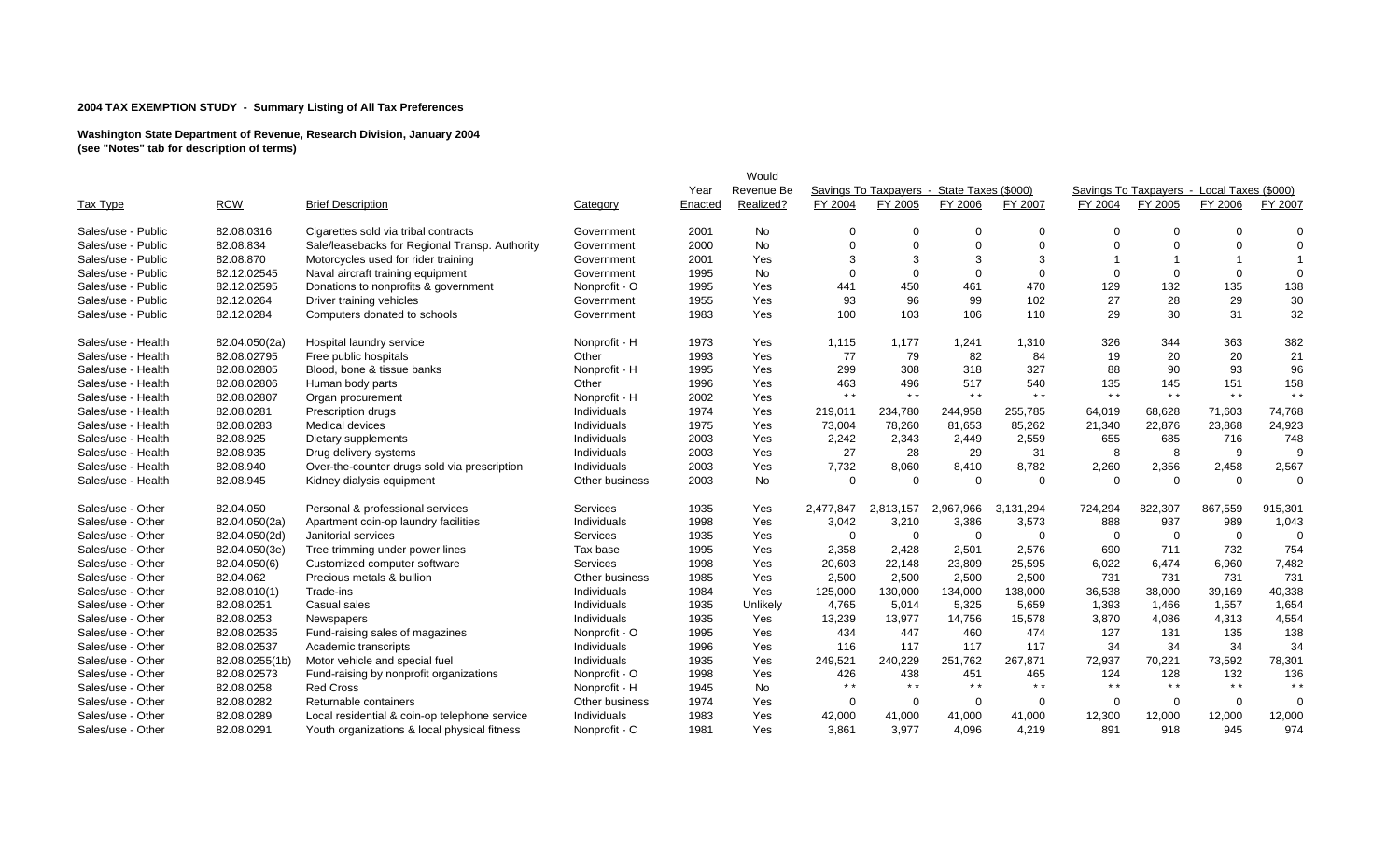|                       |               |                                                     |                           |         | Would      |             |                                            |          |          |             |                                            |                |             |
|-----------------------|---------------|-----------------------------------------------------|---------------------------|---------|------------|-------------|--------------------------------------------|----------|----------|-------------|--------------------------------------------|----------------|-------------|
|                       |               |                                                     |                           | Year    | Revenue Be |             | Savings To Taxpavers - State Taxes (\$000) |          |          |             | Savings To Taxpavers - Local Taxes (\$000) |                |             |
| Tax Type              | <b>RCW</b>    | <b>Brief Description</b>                            | Category                  | Enacted | Realized?  | FY 2004     | FY 2005                                    | FY 2006  | FY 2007  | FY 2004     | FY 2005                                    | FY 2006        | FY 2007     |
| Sales/use - Other     | 82.08.0293    | Food and food ingredients                           | Individuals               | 1977    | Yes        | 670.762     | 719,056                                    | 750,228  | 783,388  | 196.069     | 210,186                                    | 219,297        | 228,990     |
| Sales/use - Other     | 82.08.0297    | Food stamp purchases                                | Individuals               | 1987    | Yes        | 1,465       | 1,537                                      | 1,604    | 1,675    | 428         | 449                                        | 469            | 490         |
| Sales/use - Other     | 82.08.031     | Arts & cultural organizations                       | Nonprofit - A             | 1981    | Yes        | 760         | 760                                        | 760      | 760      | 220         | 220                                        | 220            | 220         |
| Sales/use - Other     | 82.08.032     | Used park-model trailers                            | Individuals               | 2001    | No         | 310         | 329                                        | 342      | 349      | 91          | 96                                         | 100            | 102         |
| Sales/use - Other     | 82.08.033     | Used mobile homes                                   | Individuals               | 1979    | <b>No</b>  | 14,294      | 15,240                                     | 16,248   | 17,324   | 3,943       | 4,204                                      | 4,482          | 4,779       |
| Sales/use - Other     | 82.08.034     | Used floating homes                                 | Individuals               | 1984    | No         | 79          | 79                                         | 79       | 79       | 23          | 23                                         | 23             | 23          |
| Sales/use - Other     | 82.08.036     | Core deposits & tire fees                           | Tax base                  | 1989    | No         | $\Omega$    | $\Omega$                                   | $\Omega$ | $\Omega$ | $\Omega$    | $\Omega$                                   | $\mathbf 0$    | $\Omega$    |
| Sales/use - Other     | 82.08.830     | Nonprofit camps & conference centers                | Nonprofit - C             | 1997    | Yes        | 135         | 139                                        | 144      | 148      | 40          | 41                                         | 42             | 43          |
| Sales/use - Other     | 82.08.832     | Gun safes                                           | Individuals               | 1998    | Yes        | 43          | 46                                         | 48       | 51       | 13          | 13                                         | 14             | 15          |
| Sales/use - Other     | 82.08.950     | Electricity and steam                               | Tax base                  | 2003    | No         | $\Omega$    | $\Omega$                                   |          | $\Omega$ | $\Omega$    | $\Omega$                                   | $\Omega$       | $\Omega$    |
| Sales/use - Other     | 82.14.410     | Local sales tax rate cap for lodging                | Other business            | 2001    | Yes        | $\Omega$    | $\Omega$                                   | $\Omega$ | $\Omega$ | 1,285       | 1,324                                      | 1,364          | 1,405       |
| Sales/use - Other     | 82.14.430     | Vehicles exempt from reg. transp. sales tax         | Tax base                  | 2002    | Yes        | $\Omega$    | $\Omega$                                   | $\Omega$ | $\Omega$ | $\mathbf 0$ | $\Omega$                                   | $\mathbf 0$    | $\Omega$    |
| Sales/use - Other     | 82.14.450(3)  | Vehicles exempt from local sales tax                | <b>Business incentive</b> | 2003    | Yes        | $\Omega$    | $\Omega$                                   | $\Omega$ | $\Omega$ | $\Omega$    | $\mathbf 0$                                | $\overline{0}$ | $\Omega$    |
| Sales/use - Deferrals | 36.100.090    | Baseball stadium deferral                           | <b>Business incentive</b> | 1995    | No         | 0           | $\Omega$                                   | $-2,473$ | $-2,473$ | $\mathbf 0$ | $\mathbf 0$                                | $-799$         | $-799$      |
| Sales/use - Deferrals | 36.102.070    | Football stadium deferral                           | <b>Business incentive</b> | 1997    | No         | $\mathbf 0$ | $\Omega$                                   | $\Omega$ | $\Omega$ | $\mathbf 0$ | $\Omega$                                   | $\mathbf 0$    |             |
| Sales/use - Deferrals | 47.46.060     | 2nd Narrows bridge                                  | <b>Business incentive</b> | 1998    | No         | 11,878      | 8,711                                      | 4,017    | 2,169    | 3,858       | 2,814                                      | 1,327          | 701         |
| Sales/use - Deferrals | 82.08.037     | Credit for bad debts                                | Other business            | 1982    | Unlikely   | 46,521      | 49,113                                     | 51,850   | 54,740   | 13,598      | 14,356                                     | 15,156         | 16,001      |
| Sales/use - Deferrals | 82.12.024     | Natural gas purchased by DSI customers              | <b>Business incentive</b> | 2001    | Possibly   | $\mathbf 0$ | $\Omega$                                   | 0        | $\Omega$ | $\mathbf 0$ | $\Omega$                                   | $\overline{0}$ | $\Omega$    |
| Sales/use - Deferrals | 82.12.035     | Credit for tax paid to other states                 | Tax base                  | 1967    | Unlikely   | 50,637      | 54,283                                     | 56,636   | 59,139   | 13,244      | 14,197                                     | 14,812         | 15,467      |
| Sales/use - Deferrals | 82.32.065     | Vehicles under warranty                             | Other business            | 1987    | Unlikely   | 174         | 183                                        | 193      | 202      | 51          | 54                                         | 56             | 59          |
| Sales/use - Deferrals | 82.34.050(2)  | Credit for tax paid on pollution control facilities | Other business            | 1967    | Unlikely   | 156         | 141                                        | 127      | 114      | $\Omega$    | $\Omega$                                   | $\Omega$       | $\Omega$    |
| Sales/use - Deferrals | 82.60.040     | Rural county deferral                               | <b>Business incentive</b> | 1985    | Yes        | 14,000      | $\Omega$                                   | $\Omega$ | $\Omega$ | 4,060       | $\Omega$                                   | $\Omega$       | $\Omega$    |
| Sales/use - Deferrals | 82.63.030     | High technology deferral                            | <b>Business incentive</b> | 1994    | Yes        | 47,500      | $\Omega$                                   | $\Omega$ | $\Omega$ | 13,800      | $\Omega$                                   | $\mathbf 0$    | $\Omega$    |
| Sales/use - Deferrals | 82.66.040     | Horse race track deferral                           | <b>Business incentive</b> | 1995    | No         | $\Omega$    | $\Omega$                                   | $\Omega$ | $-411$   | $\mathbf 0$ | $\Omega$                                   | $\overline{0}$ | $-107$      |
| <b>Tobacco Taxes</b>  | 82.24.260(1c) | Cigarette allotment for Indian tribes               | Government                | 1975    | No         | 10,000      | 10,100                                     | 10,200   | 10,300   | $\Omega$    | $\Omega$                                   | $\mathbf 0$    | $\Omega$    |
| <b>Tobacco Taxes</b>  | 82.24.290     | Cigarettes for military personnel                   | Government                | 1940    | <b>No</b>  | 25,300      | 25,600                                     | 25,800   | 26,100   | $\Omega$    | $\Omega$                                   | $\overline{0}$ | $\Omega$    |
| <b>Tobacco Taxes</b>  | 82.24.295(1)  | Cigarettes covered by Indian tribal contracts       | Government                | 2001    | Unlikely   | $\mathbf 0$ | $\Omega$                                   | $\Omega$ | $\Omega$ | $\Omega$    | $\Omega$                                   | $\overline{0}$ | $\Omega$    |
| <b>Tobacco Taxes</b>  | 82.26.040     | Tobacco products; constitutional reasons            | Government                | 1940    | No         | 1,293       | 1,305                                      | 1,316    | 1,328    | $\Omega$    | $\Omega$                                   | $\Omega$       | $\Omega$    |
| <b>Fuel Taxes</b>     | 82.36.029     | Gas tax exemption for handling losses               | Other business            | 1939    | Yes        | 2,044       | 2,168                                      | 2,205    | 2,242    | $\Omega$    | $\Omega$                                   | $\Omega$       | $\Omega$    |
| <b>Fuel Taxes</b>     | 82.36.230     | Exported & imported fuel                            | Commerce                  | 1933    | No         | 876,000     | 929,000                                    | 945,000  | 961,000  | $\Omega$    | $\Omega$                                   | $\Omega$       | $\Omega$    |
| <b>Fuel Taxes</b>     | 82.36.230     | Sales of fuel to the military                       | Government                | 1933    | No         | 14          | 15                                         | 15       | 16       |             |                                            | $\Omega$       | $\mathbf 0$ |
| <b>Fuel Taxes</b>     | 82.36.245     | Sales of fuel to foreign governments                | Government                | 1967    | Unlikely   | -6          | 6                                          | 6        | 6        |             |                                            | $\Omega$       |             |
| <b>Fuel Taxes</b>     | 82.36.275     | Fuel used in urban transportation                   | Government                | 1957    | Yes        | 6,147       | 6,519                                      | 6,631    | 6,743    |             | ∩                                          | $\Omega$       |             |
| <b>Fuel Taxes</b>     | 82.36.280     | Refunded fuel tax for nonhighway use                | Tax base                  | 1923    | No.        | 910         | 965                                        | 982      | 998      | $\Omega$    | $\Omega$                                   | $\Omega$       |             |